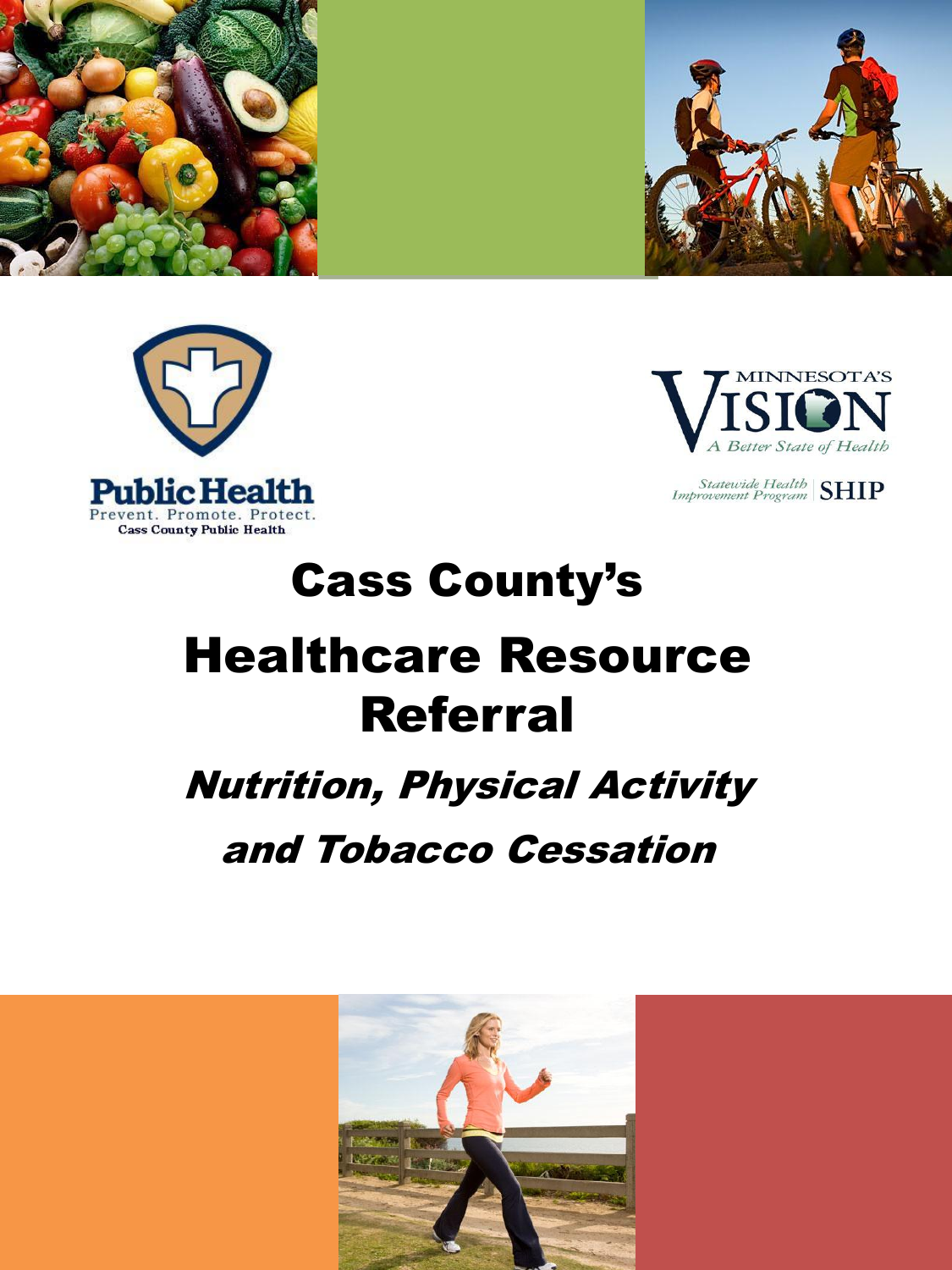#### **Introduction**

The Statewide Health Improvement Program (SHIP), an integral part of Minnesota's nation-leading 2008 health reform law, strives to help Minnesotans lead longer, healthier lives by preventing the chronic disease risk factors of tobacco use and exposure, poor nutrition and physical inactivity. SHIP seeks to create sustainable, systemic changes in schools, worksites, communities and health care organizations that make it easier for Minnesotans to incorporate healthy behaviors into their daily lives.

This Healthcare Resource Booklet is a tool for physicians, nurses and other healthcare professionals to use with their patients and clients to provide local resources to decrease tobacco use and exposure and obesity.

As part of the Health Care Sector, Cass County SHIP is working towards building partnerships to facilitate active referral of patients to local resources that increase access to high-quality nutritious foods, opportunities for physical activity and cessation of tobacco use.

Beyond their traditional role of informing patients of their health status and giving general directives to improve that status, health care providers can be aware of and recommend programs and resources in the community that can help patients work to achieve those directives. This type of plan would be providing a path, not just a destination to achieve healthier lifestyles.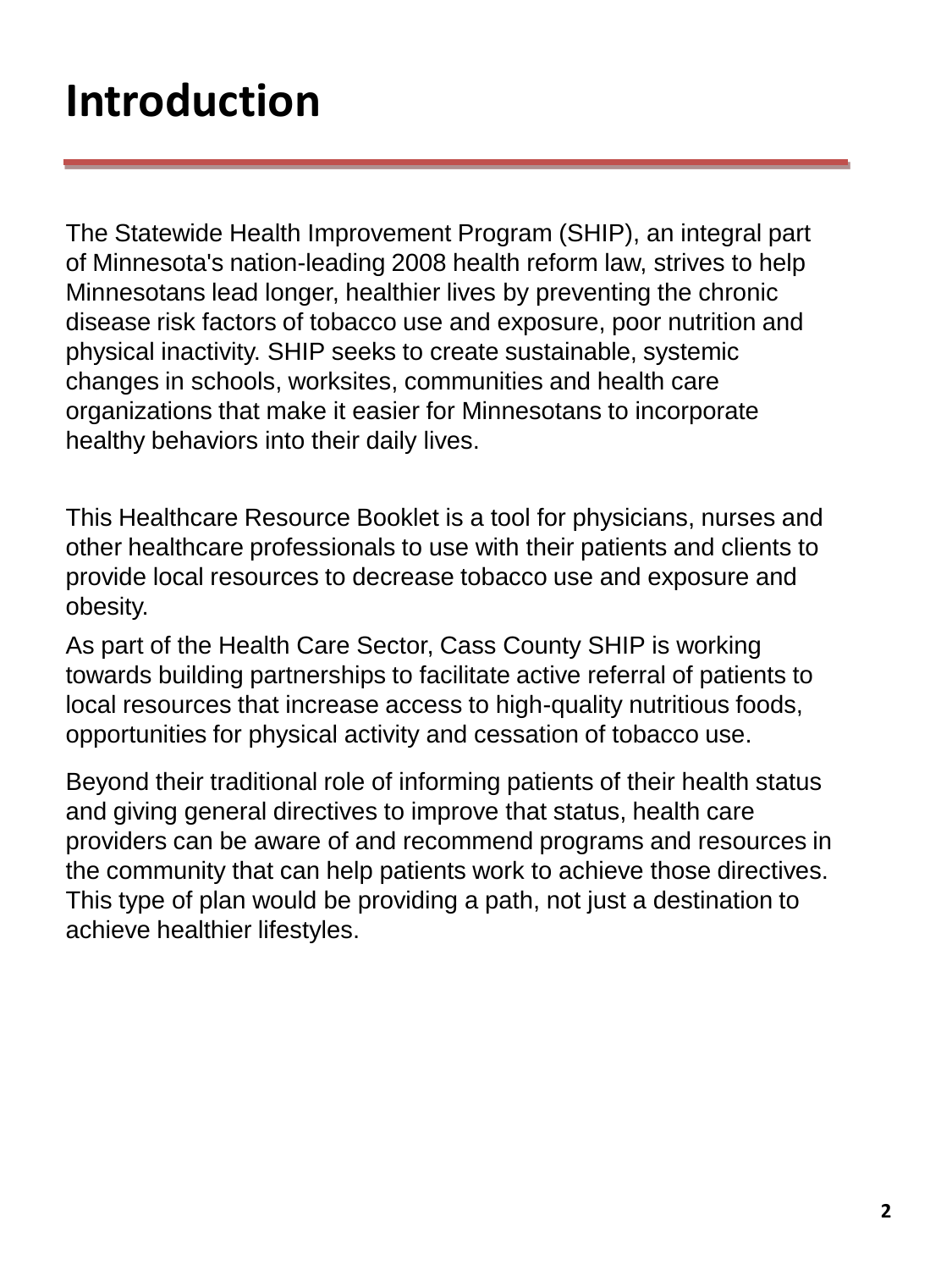#### **Table of Contents**

| <b>Section</b>              | Page      |
|-----------------------------|-----------|
| <b>Physical Activity</b>    | $4 - 10$  |
| <b>Nutrition</b>            | $11 - 18$ |
| <b>Tobacco Cessation</b>    | 19        |
| <b>Additional Resources</b> | 20        |
| Index                       | $21 - 26$ |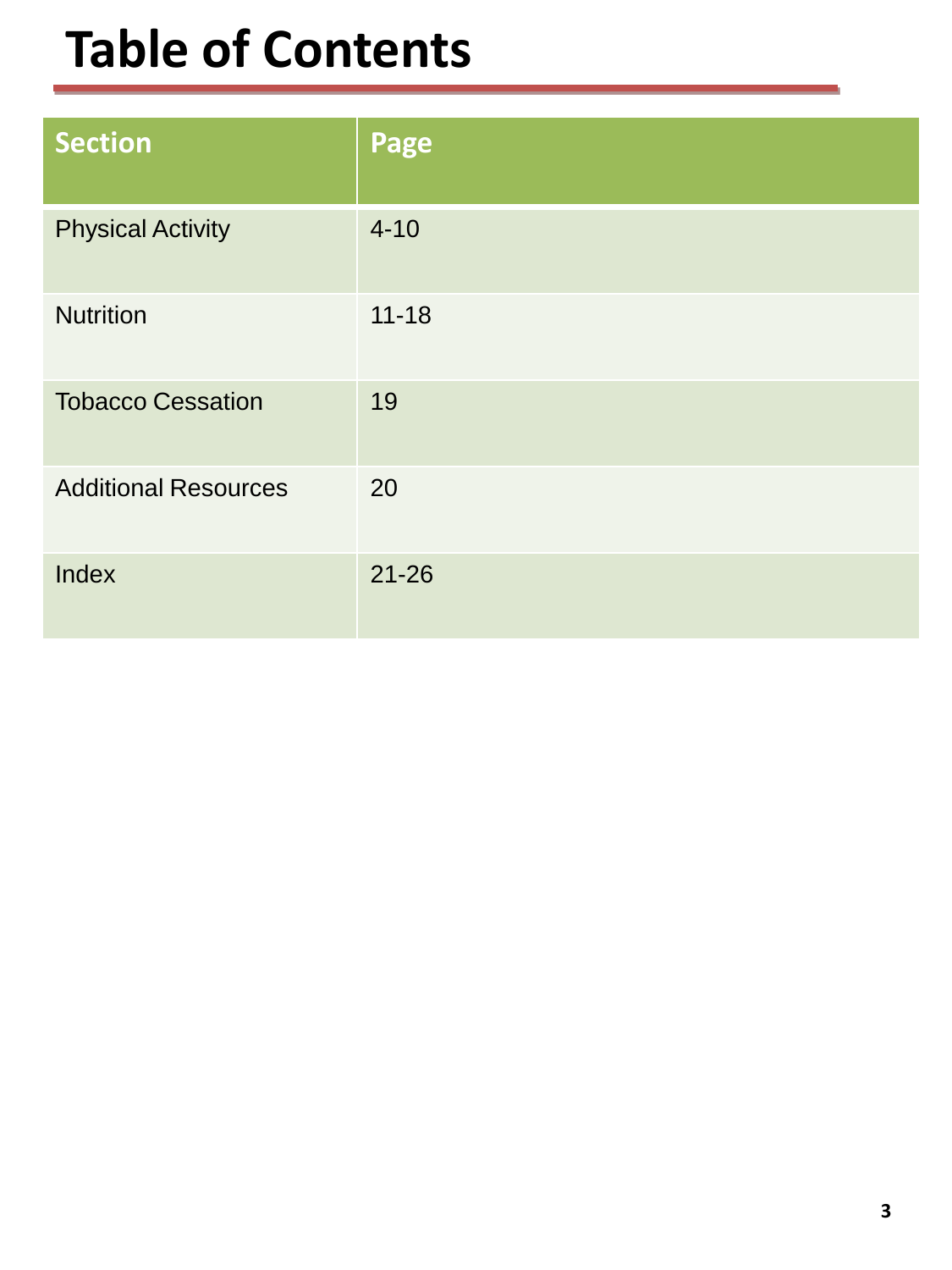

| <b>Bone Builders</b>                                     | Date/Time/Location                                                                   | <b>Leader</b>                                                                                                                                                                    |
|----------------------------------------------------------|--------------------------------------------------------------------------------------|----------------------------------------------------------------------------------------------------------------------------------------------------------------------------------|
| <b>Backus</b><br><b>Backus Church of the</b><br>Nazarene | Tuesdays & Thursdays at 4pm<br>618 State 371 NW<br>Backus, MN 56432                  | <b>Carol Haley</b><br>218-947-4147                                                                                                                                               |
| <b>Hackensack</b><br><b>Woodrow Town Hall</b>            | Tuesdays & Fridays at 10am<br>3811 23rd Ave NW<br>Hackensack, MN 56452               | <b>Tessa Giru</b><br>218-682-3432<br>Laura Hanson<br>218-682-2045                                                                                                                |
| <b>Hackensack</b><br><b>United Church of Christ</b>      | <b>Mondays &amp; Wednesdays</b><br>at 1:30pm<br>401 Lake Ave<br>Hackensack, MN 56452 | Arlene<br><b>Dahlquist</b><br>218-547-4089<br>Sonja Huber<br>218-547-1759<br><b>Kathy Turgeo</b><br>218-675-5306<br>Jean Weber<br>218-675-6551<br>Gloria Butzlaf<br>218-547-3596 |
| Longville<br><b>Salem Lutheran</b><br>Church             | Tuesdays & Fridays at 9am<br>1340 Cty. Rd 5<br>Longville, MN 56655                   | <b>Sue Meyer</b><br>218-363-3659<br><b>Jackie Lorensen</b><br>218-363-2281<br><b>Barb Shonka</b><br>218-566-2509                                                                 |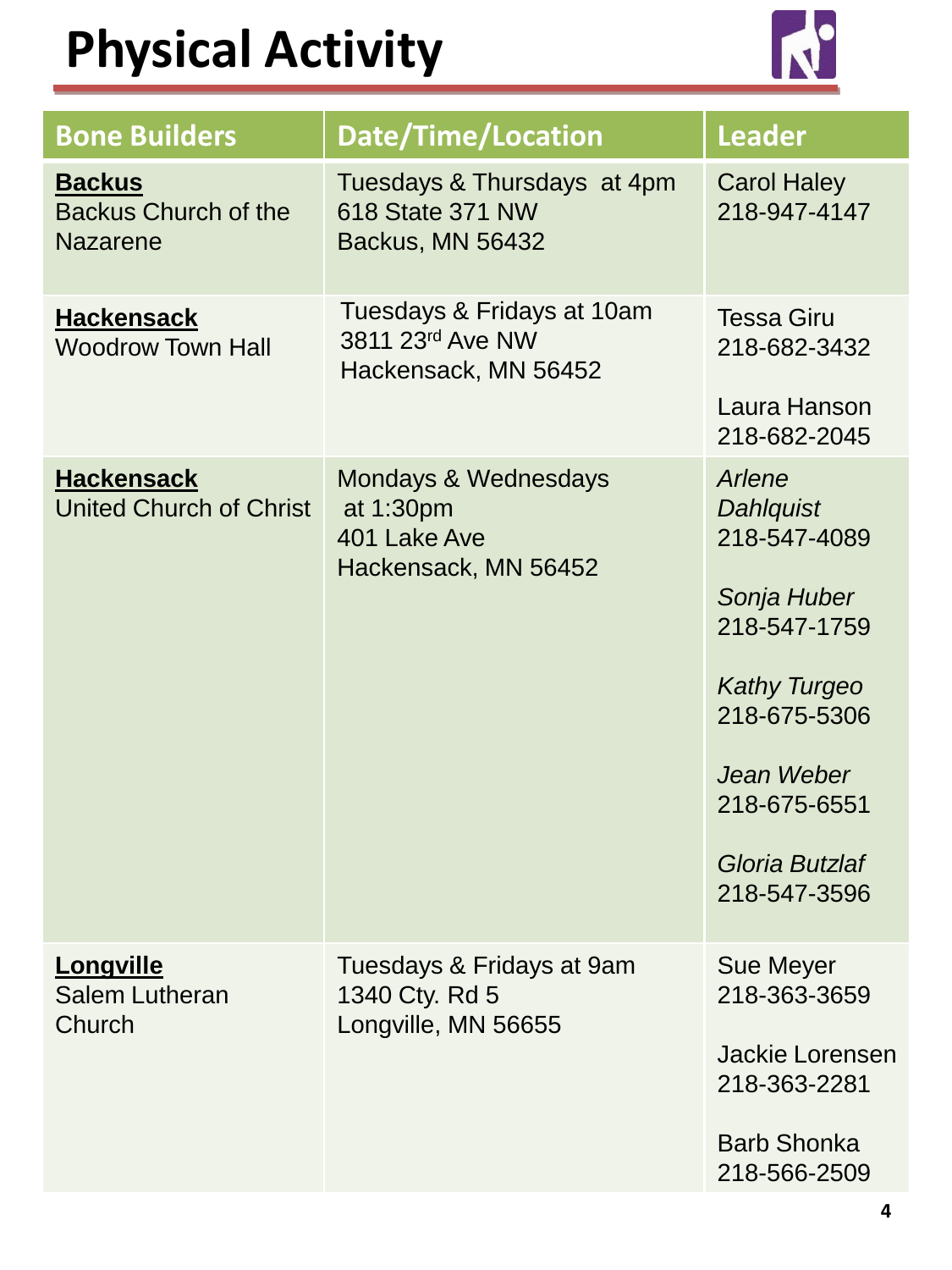

| <b>Bone Builders</b>                                   | Date/Time/Location                                                                                                                     | <b>Leader</b>                                                                                                        |
|--------------------------------------------------------|----------------------------------------------------------------------------------------------------------------------------------------|----------------------------------------------------------------------------------------------------------------------|
| <b>Outing</b><br><b>Outing Senior Group</b>            | Tuesdays & Thursdays at 9am<br><b>Crooked Lake Town Hall</b><br>509 State Hwy 6 NE<br>Outing, MN 56662                                 | <b>Jack Schuller</b><br>218-792-5256<br><b>Judy DeZurik</b><br>216-763-4030                                          |
| <b>Pine River</b><br>Our Lady of Lourdes               | Tuesdays, Thursdays &<br>Saturdays, 8-9am<br>203 2 <sup>nd</sup> St<br>Pine River, MN 56474                                            | <b>Doris Knott</b><br>218-587-3641<br>Carol<br>Schmidtbauer<br>218-587-4454                                          |
| <b>Remer</b><br><b>Bethany Lutheran</b><br>Church      | <b>Mondays &amp; Thursdays</b><br>9:00 - 10:00am or Tuesday &<br>Thursdays $4:00-5:00$ pm<br>18 Cedar St. NW<br><b>Remer, MN 56672</b> | <b>Sally Pierce</b><br>218-566-2282<br>Darlene (Pete)<br>Ewald<br>218-360-1136<br><b>Nancy Green</b><br>218-566-1529 |
| <b>Walker</b><br><b>Walker Hope Lutheran</b><br>Church | Mon., Wed., and Fri. At 1pm<br><b>Tuesdays &amp; Thursdays</b><br>at 9:30am<br>305 10th Ave S<br>Walker, MN 56484                      | 218-547-1850                                                                                                         |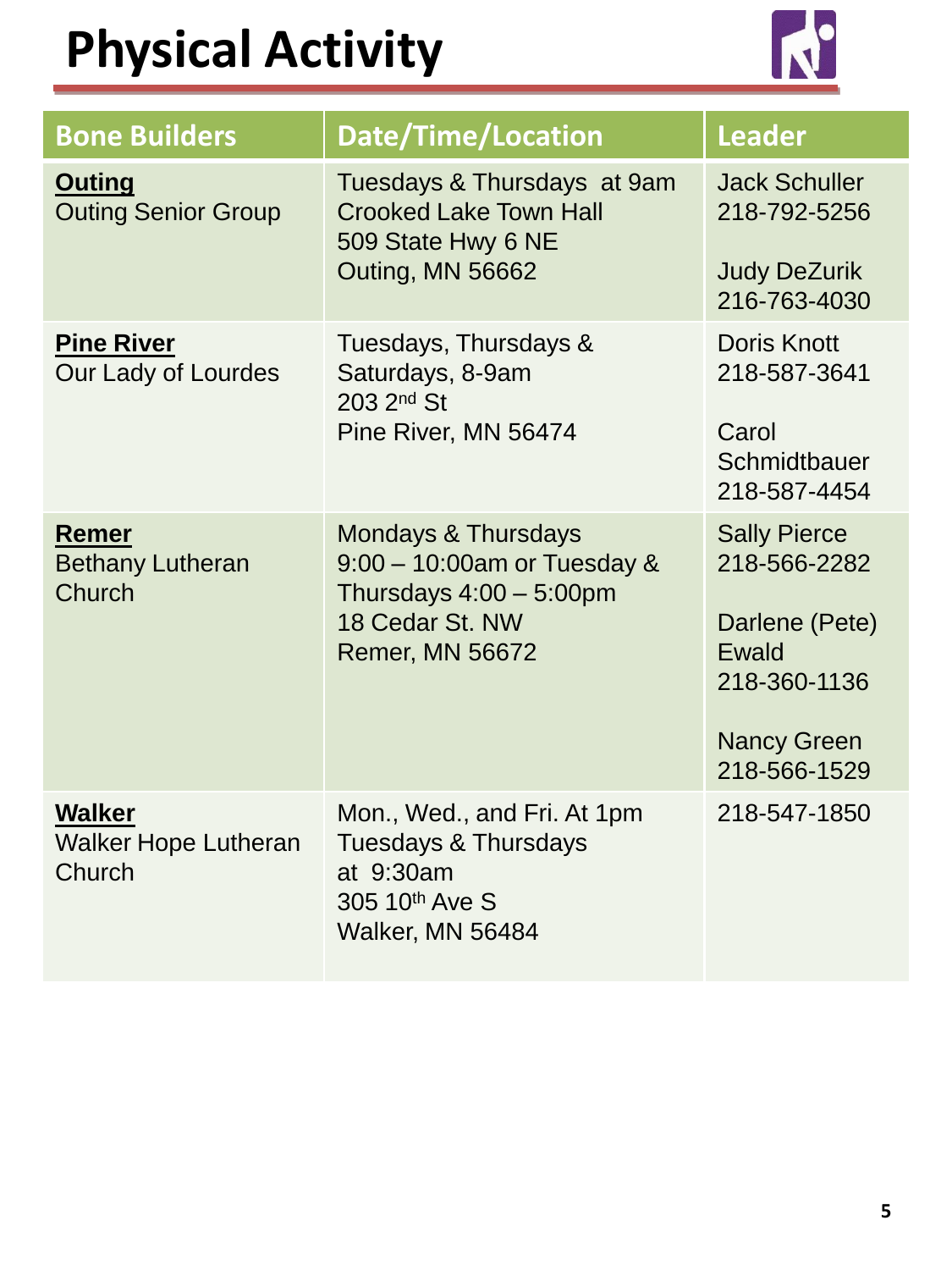

| <b>Community</b><br><b>Education</b> | <b>Contact</b>                                                                                                                                                                                                  |
|--------------------------------------|-----------------------------------------------------------------------------------------------------------------------------------------------------------------------------------------------------------------|
| <b>Cass Lake</b>                     | <b>Leech Lake Tribal College</b><br><b>Community Education</b><br><b>Contact: Amy Erickson</b><br>Email: amy.erickson@lltc.edu<br>http://www.lltc.edu/academics/occe/communityed<br>ucation.htm<br>218-335-4244 |
| <b>Northland Remer</b>               | <b>Contact: Kathleen Wright</b><br>Email: comed@isd118.k12.mn.us<br>http://www.isd118.k12.mn.us/<br>218-566-2351 ext 2020                                                                                       |
| <b>Pillager</b>                      | <b>Contact: Sue Van Hall</b><br>Email: svanhal@pillager.k12.mn.us<br>http://www.pillager.k12.mn.us/Community_Ed.html<br>218-746-2105                                                                            |
| <b>Pine River</b>                    | <b>Contact: Renata Remington</b><br>Email: rremington@prbschools.org<br>https://sites.google.com/a/prbschools.org/prb/co<br>mmunity-educ<br>218-587-2080                                                        |
| <b>Staples/Motley</b>                | <b>Contact: Julie Polak</b><br>Email: jpolak@isd2170.k12.mn.us<br>http://www.isd2170.k12.mn.us/HighSchool.cfm<br>218-894-2497                                                                                   |
| <b>Walker</b>                        | Contact: Linda Arts<br>Email: Larts@wha.k12.mn.us<br>http://www.wha.k12.mn.us/page.php?pid=9<br>218-547-4216                                                                                                    |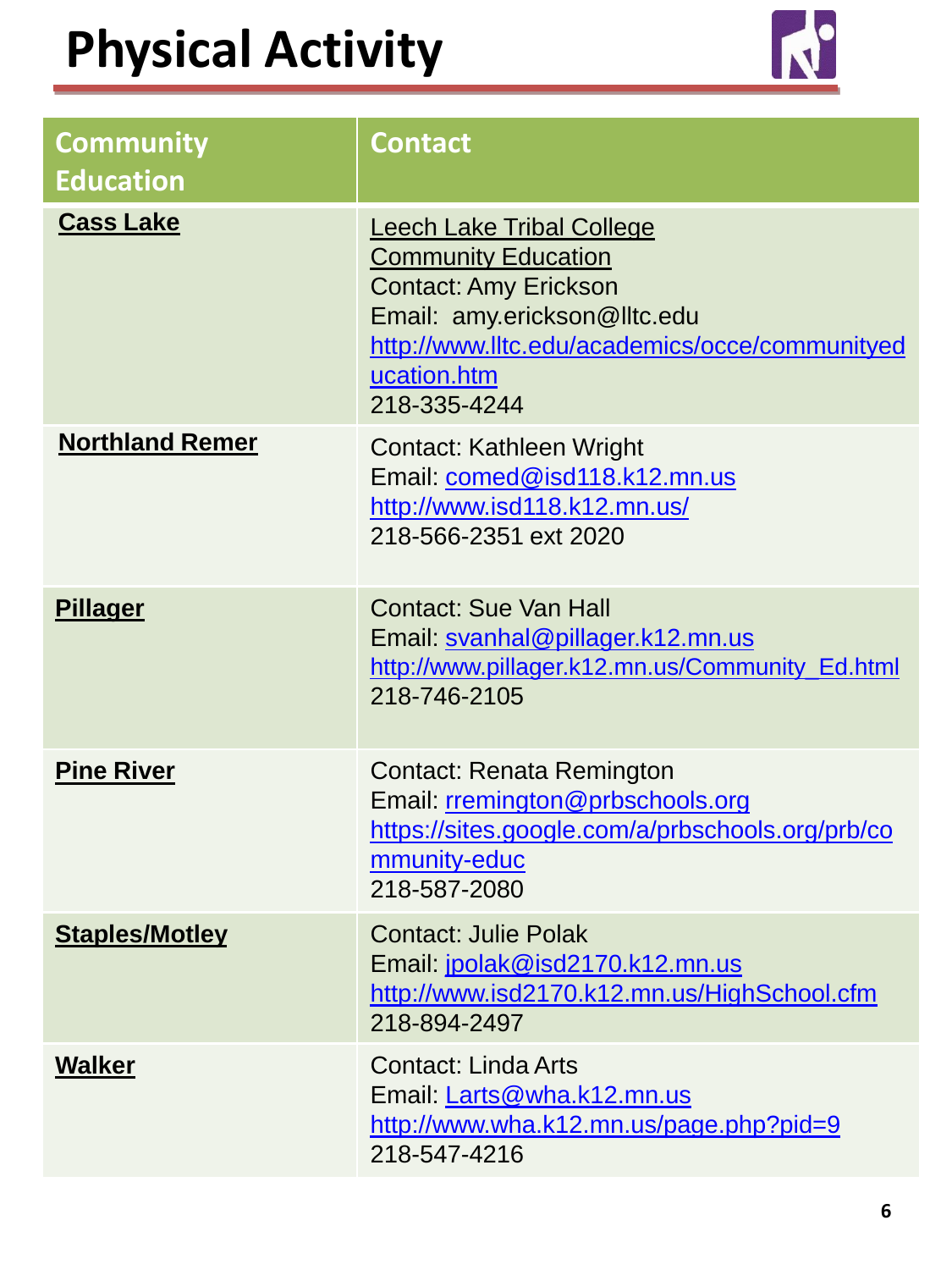

| <b>Gyms/Workout</b><br><b>Facilities</b> | <b>Contact</b>                                                                                                                                                                                                                                                                        |
|------------------------------------------|---------------------------------------------------------------------------------------------------------------------------------------------------------------------------------------------------------------------------------------------------------------------------------------|
| <b>Cass Lake</b>                         | <b>Leech Lake Diabetes Fitness Center</b><br>218-335-2081                                                                                                                                                                                                                             |
| <b>Hackensack</b>                        | <b>Body Rhythyms</b><br>218-675-5108                                                                                                                                                                                                                                                  |
| <b>Pillager</b>                          | <b>Custom Fitness</b><br>218-746-3034                                                                                                                                                                                                                                                 |
| <b>Pine River</b>                        | <b>Eagle Fitness</b><br>Contact: Evyn Thompson<br>218-838-1985<br><b>Heart and Hara Studio</b><br><b>Contact: Amber Hunt</b><br>218-587-9642<br>www.heartandharastudio.com<br>The Warehouse<br>(after school physical activities for youth)<br><b>Contact: Trevor</b><br>218-587-2021 |
| <b>Staples</b>                           | <b>Staples Community Center</b><br>www.staples.govoffice.com<br>218-894-2553                                                                                                                                                                                                          |
| <b>Walker</b>                            | <b>Walker Area Community Center</b><br><b>Contact: Gretchen Gribben</b><br>wacc@arvig.net<br>www.walkerareacommunitycenter.com<br>218-547-1853                                                                                                                                        |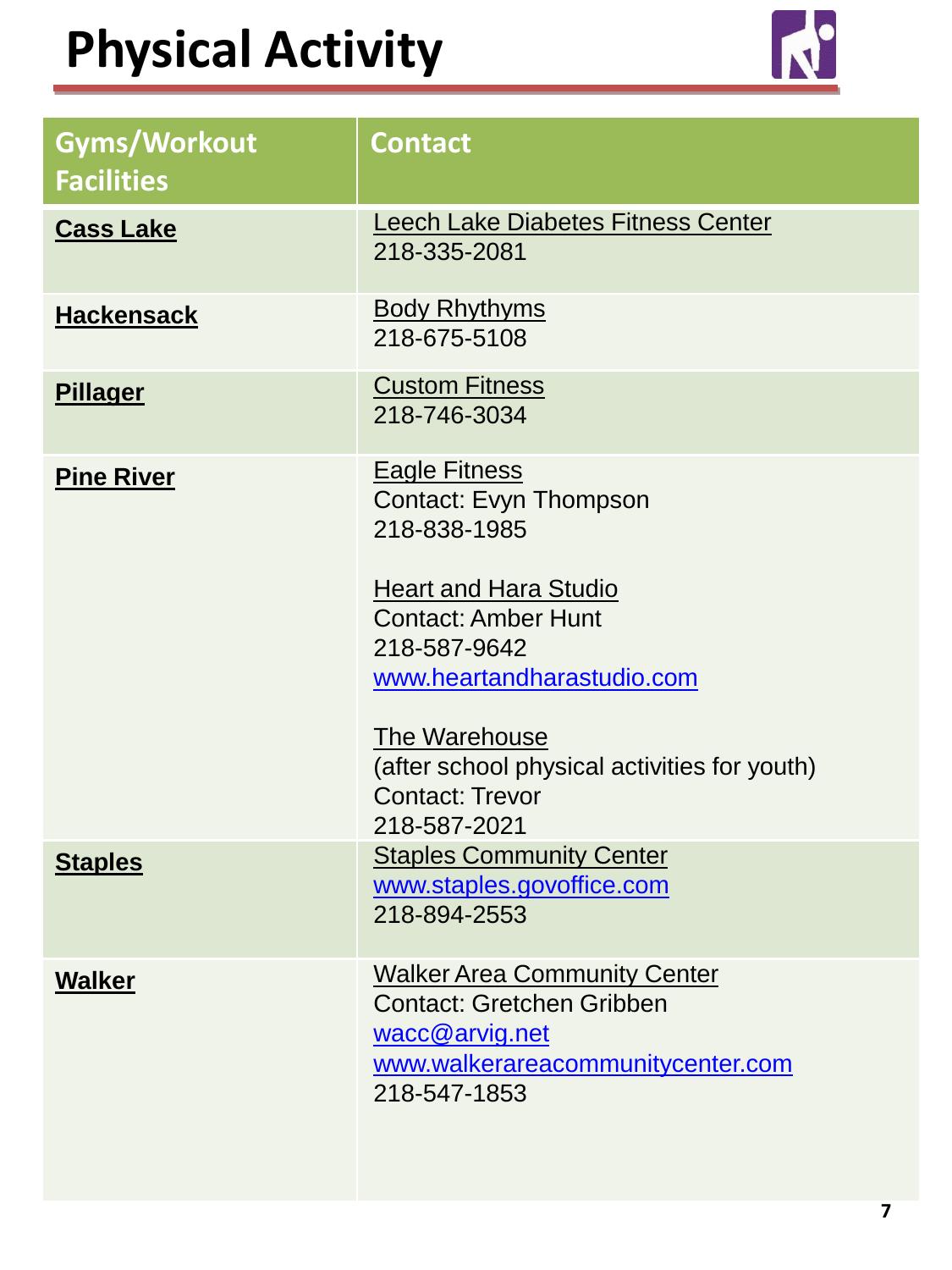

| <b>Outdoor Recreation</b>       | <b>Contact</b>                                                                                                                                                                                                                                                   |
|---------------------------------|------------------------------------------------------------------------------------------------------------------------------------------------------------------------------------------------------------------------------------------------------------------|
| <b>Canoeing</b>                 | <b>Heartland Canoe Club</b><br><b>Contact: Anthony McKeown</b><br>218-732-3198                                                                                                                                                                                   |
| <b>City Parks</b>               | <b>Hackensack: Located on the shores of Birch Lake</b><br>in downtown Hackensack near the statue of<br>Lucette Diana Kensack. Enjoy playground,<br>horseshoe pits, tennis courts, beach and fishing.                                                             |
|                                 | Longville: Enjoy playground, basketball court and<br>tennis courts located adjacent to the elementary<br>school and are open to the public.                                                                                                                      |
|                                 | Staples: At Pine Grove Forest and Dower Lake<br>Recreation Area in Staples, you can enjoy 40 acres<br>of pine forest, picnic shelters, camping, nature<br>areas, baseball field, playground, swimming and<br>fishing access, basketball court and nature trails. |
|                                 | Walker: Located on the shores of Leech Lake in<br>downtown Walker, enjoy playground, tennis,<br>basketball and volleyball courts as well as a<br>swimming beach.                                                                                                 |
| <b>Cross Country Ski Trails</b> | www.co.cass.mn.us/maps/map_trails.html<br>www.deep-portage.org/<br>www.mntrails.com                                                                                                                                                                              |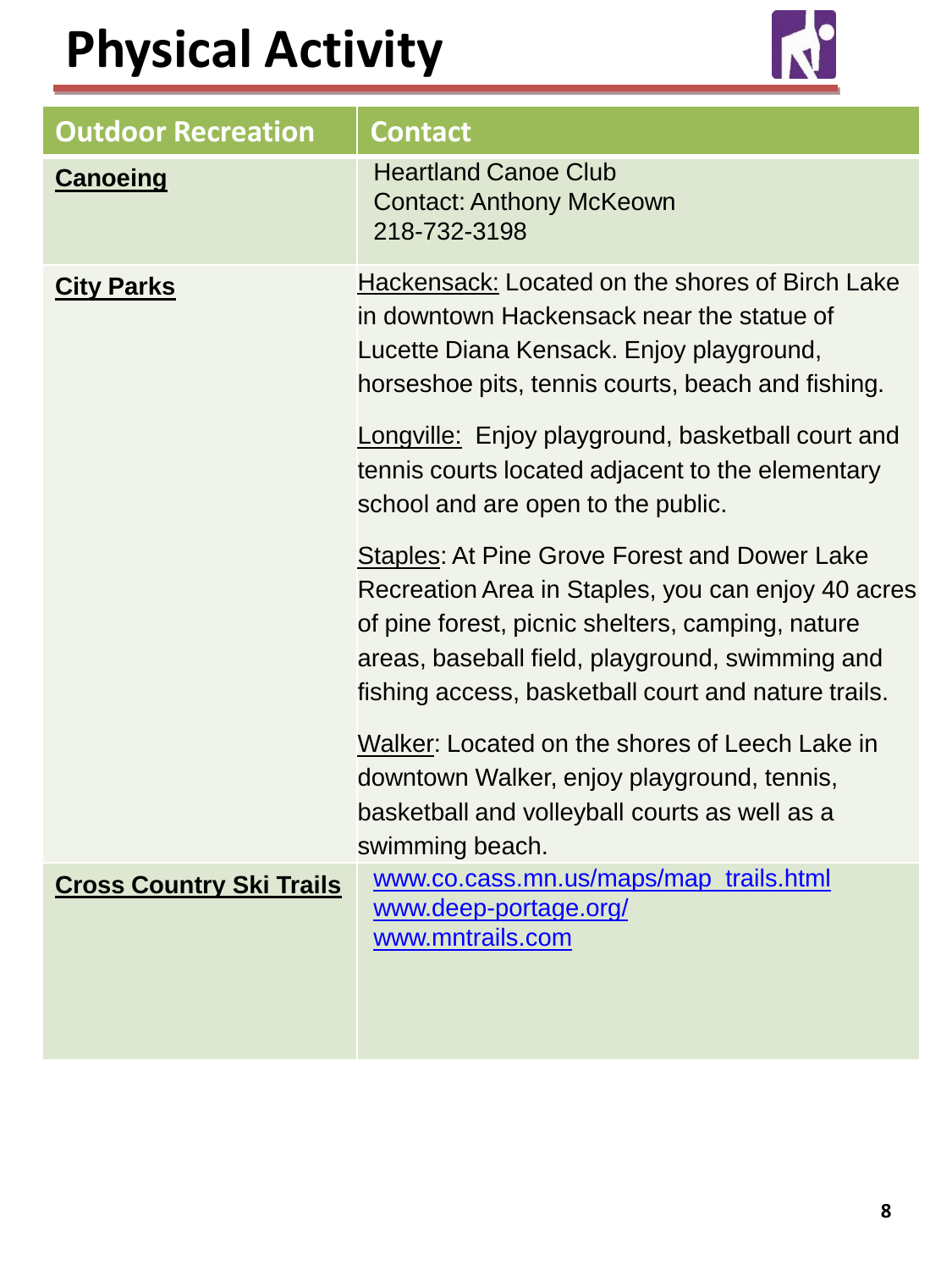

| <b>Outdoor Recreation</b> | <b>Contact</b>                                                                                                                                |
|---------------------------|-----------------------------------------------------------------------------------------------------------------------------------------------|
| <b>Public Swimming</b>    | Contact your local Chamber of Commerce for<br>public swimming information.                                                                    |
|                           | Brainerd: 218-829-2838                                                                                                                        |
|                           | Cass Lake: (218) 335-2250                                                                                                                     |
|                           | Hackensack: (218) 675-6135                                                                                                                    |
|                           | Longville: (218) 363-2630                                                                                                                     |
|                           | Pine River: (218) 587-4000                                                                                                                    |
|                           | Remer: (218) 566-1680                                                                                                                         |
|                           | Staples/Motley: (218) 894-3974                                                                                                                |
|                           | Walker: (218) 547-1313                                                                                                                        |
| <b>Recreational Clubs</b> | <b>Heartland Soccer Club</b><br>Contact: Lindsey Surber (218) 547-2497<br>Dave Munson: (218) 547-2497<br>Bernard Weidenborner: (218) 836-2625 |
|                           | <b>Northland Community Soccer Club</b><br>Contact: (218) 566-4445                                                                             |
|                           | <b>Youth Hockey</b><br>Contact: Mitch Loomis (218) 547-1819                                                                                   |
| <b>Rentals</b>            | <b>Walker Rent All</b><br>$(218) 547 - 3656$                                                                                                  |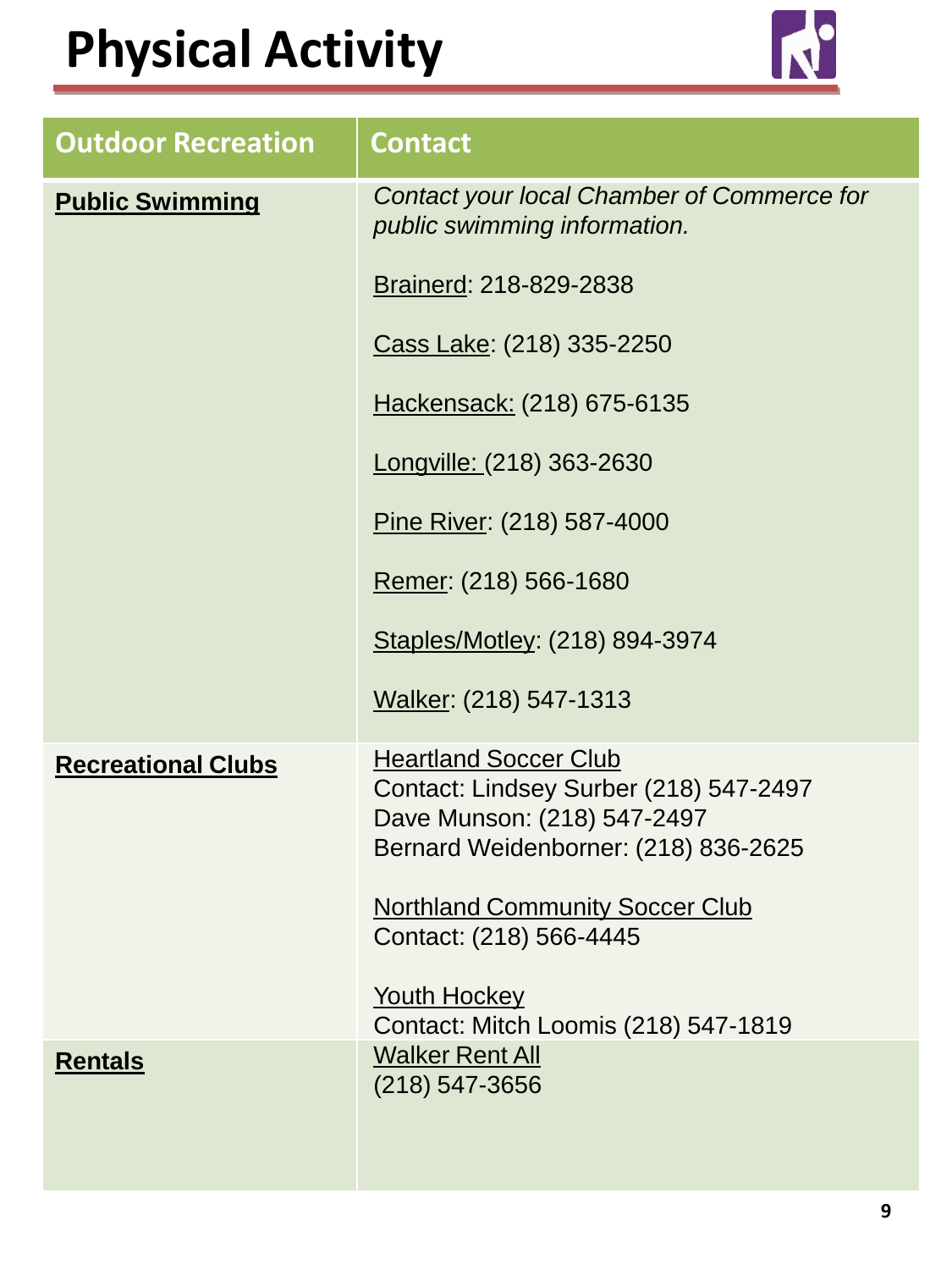

| <b>Outdoor Recreation</b> | <b>Contact</b>                                                                                                                                                                                                                                                |
|---------------------------|---------------------------------------------------------------------------------------------------------------------------------------------------------------------------------------------------------------------------------------------------------------|
| <b>Trails</b>             | <b>Maps</b><br>www.mntrails.com<br>www.co.cass.mn.us/maps/map_trails.html<br>www.northcountrytrail.org<br>www.staples.govoffice.com<br>Contact<br><b>Forestry Service</b><br><b>Mary Nordeen</b><br>mnordeen@fs.fed.us<br>www.fs.usda.gov<br>$(218)-335-8658$ |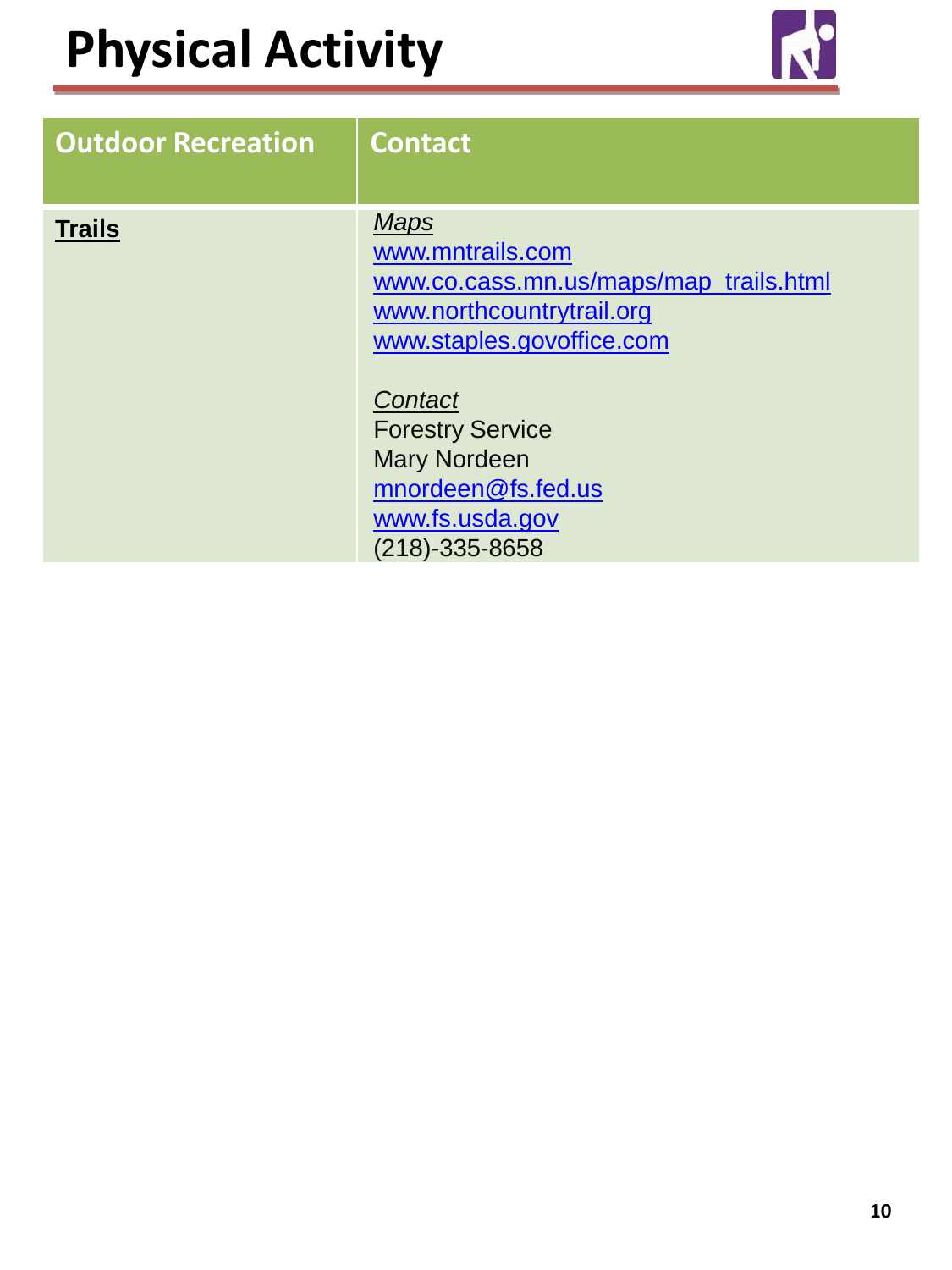

| <b>Food Resource</b>                                                | <b>Contact</b>                                                                                                                                                                                                                                                                                                                                                                                                                                                                                                                                                                                  |
|---------------------------------------------------------------------|-------------------------------------------------------------------------------------------------------------------------------------------------------------------------------------------------------------------------------------------------------------------------------------------------------------------------------------------------------------------------------------------------------------------------------------------------------------------------------------------------------------------------------------------------------------------------------------------------|
| <b>Farmers Markets/</b><br><b>Local Foods</b><br><b>Information</b> | <b>Headwaters Food Sovereignty Council</b><br>www.localfood.umn.edu/hfsc<br><b>Maddens Farmers Market/ Staples Farmers Market</b><br><b>Mel Wiens and Chuck Tengen</b><br>(218) 397-2446<br>cltc@brainerd.net<br>Imwiens@cchoice.net<br><b>Minnesota Grown</b><br>www.minnesotagrown.com<br><b>Pine River Market Square</b><br><b>Barb Mann</b><br>$(218) 838 - 6058$<br>prmarketsquare@gmail.com<br>mannpond@uslink.net<br>www.prmarketsquare.wordpress.com<br><b>Walker Farmers Market</b><br><b>Erin Andrus</b><br>$(612)$ 963-9318<br>erin@walkergreenscene.com<br>www.walkergreenscene.com |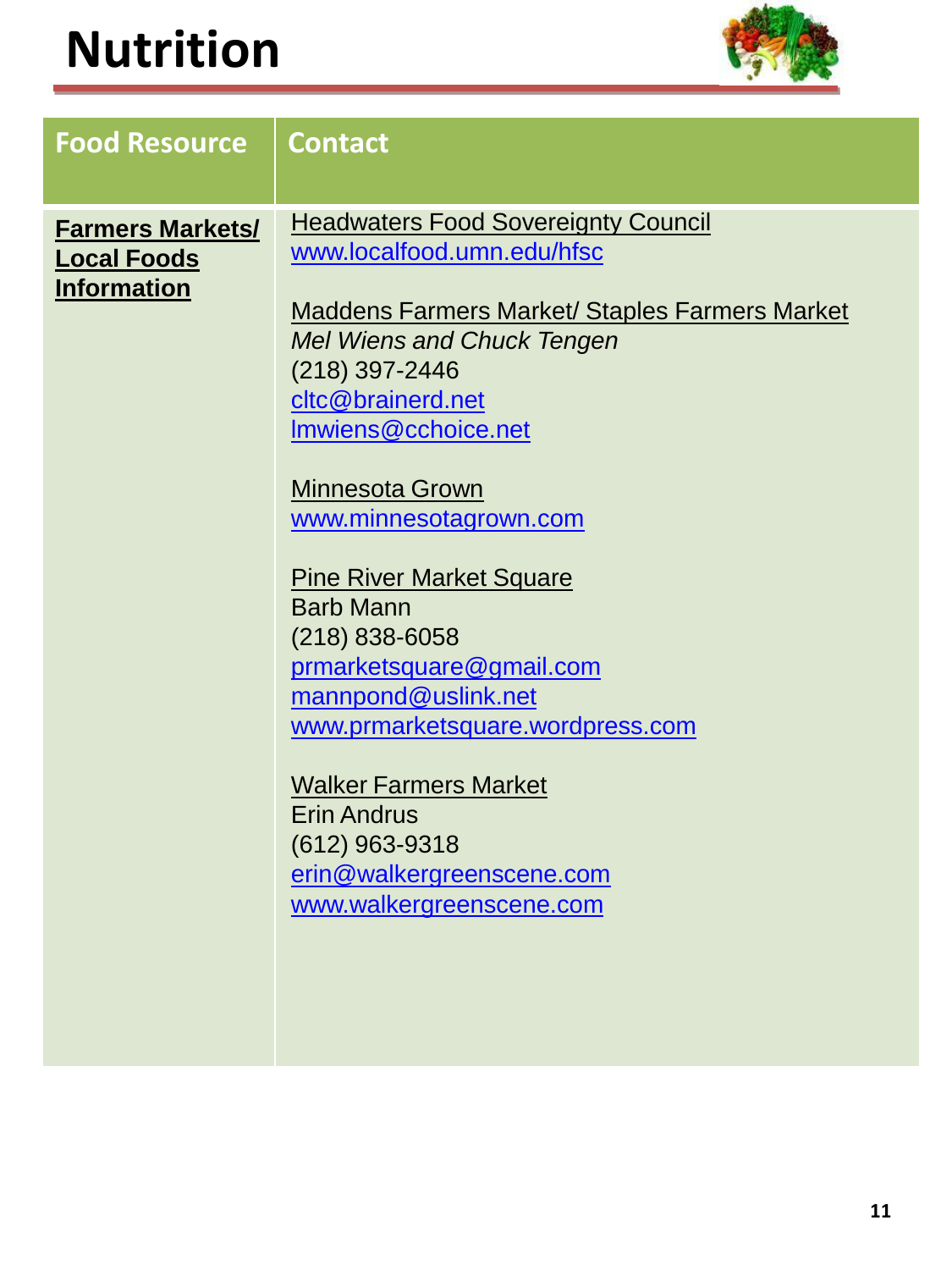

| <b>Food Resource</b> | <b>Contact</b>                                                  |
|----------------------|-----------------------------------------------------------------|
| <b>Food Shelves</b>  | Cass Lake Family Center. 218-335-7837                           |
|                      | Hackensack: 218-675-6101                                        |
|                      | Longville Family Center: 218-363-3949                           |
|                      | Pillager Family Center. 218-746-4009/218-746-4069               |
|                      | Pine River Family Center. 218-587-4292                          |
|                      | Pine River First Lutheran Church: 218-587-4587/218-587-<br>4500 |
|                      | Remer Harvest Church of God: 218-566-3683                       |
|                      | Staples Area Food Shelf: 218-894 - 2427                         |
|                      | <b>Walker Food Shelf: 218-547-1713</b>                          |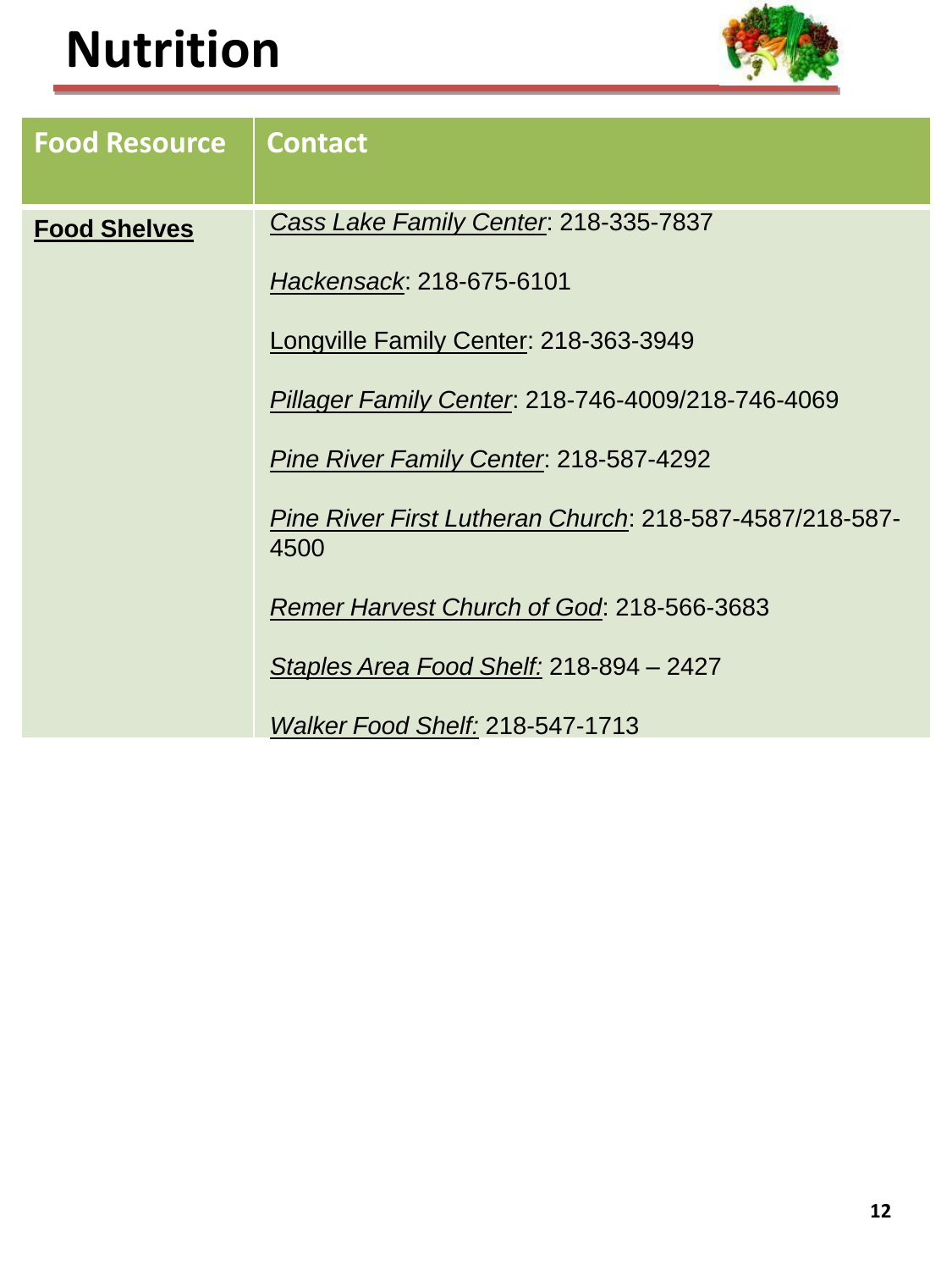

| <b>Food Resource</b>                                    | <b>Contact</b>                                                                                                                                                                                                                                                                                                                       |
|---------------------------------------------------------|--------------------------------------------------------------------------------------------------------------------------------------------------------------------------------------------------------------------------------------------------------------------------------------------------------------------------------------|
| <b>Food Assistance</b>                                  | <b>Meals On Wheels</b><br>Cass Lake: 218-335-8314/218-335-8316<br>Pine River: 218-587-2921<br>Remer: The Woodsman 218-566-2080<br>Walker: 218-547-4181<br><b>Pine River/Backus Family Center</b><br>218-587-4292<br><b>Walker Bi County CAP</b><br>218-547-3438<br><b>WIC (Women, Infants and Children)</b><br>218-547-1340 Ext. 310 |
| <b>Lutheran Social</b><br><b>Services Senior Dining</b> | <b>Staples Community Center</b><br>Monday-Friday<br>Call Diane Anderson 218-894-2556 to make<br>reservation. Home Delivered Meals available,<br>call for information.<br><b>Cass County Senior Nutrition Coordinator</b><br>Eva Oppegaard<br>218-210-4718                                                                            |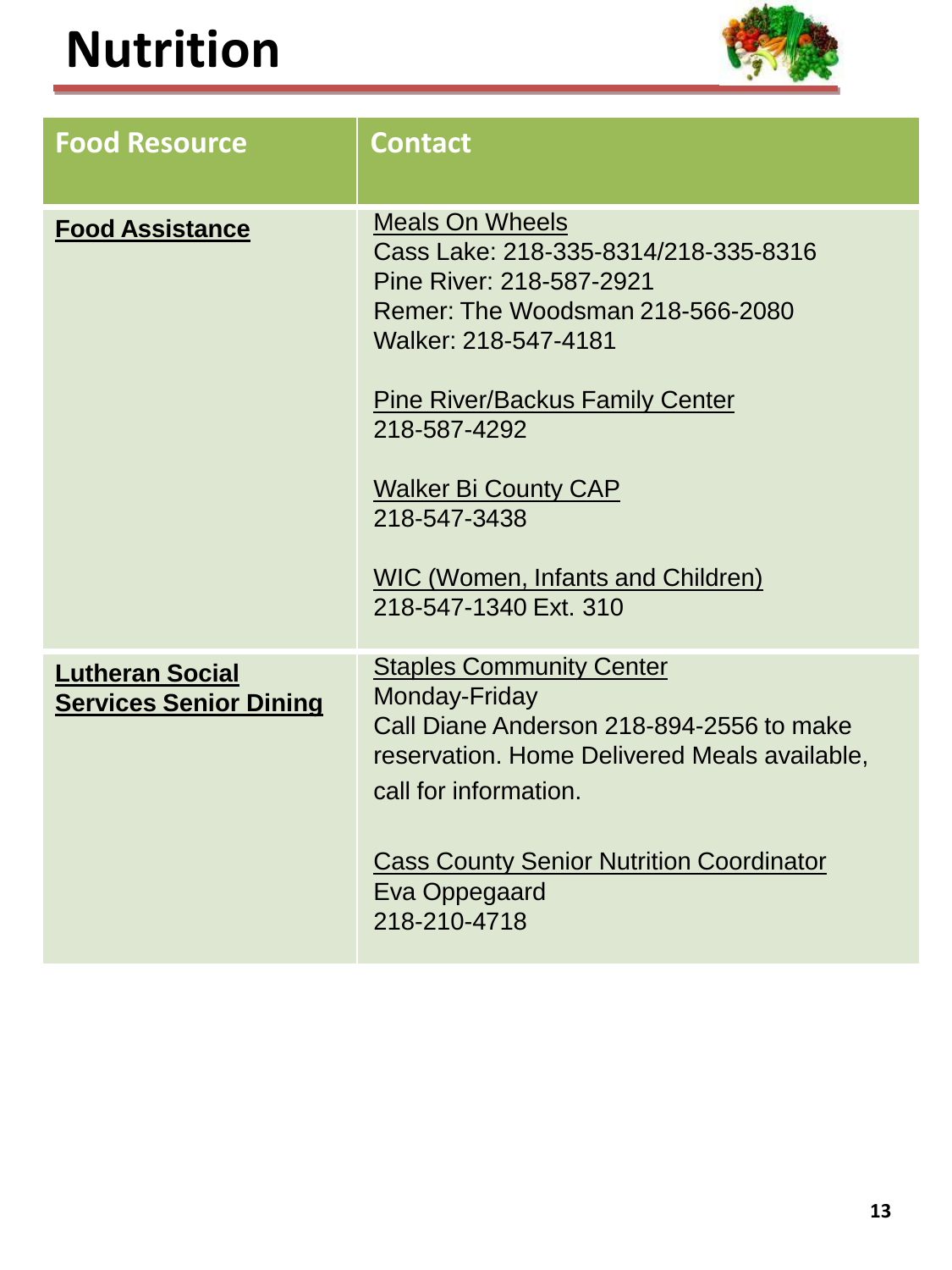

| <b>Food Resource</b>                                 | <b>Contact</b>                                                                                                                                           |
|------------------------------------------------------|----------------------------------------------------------------------------------------------------------------------------------------------------------|
| <b>Additional Food</b><br><b>Assistance Programs</b> | www.angelfoodministries.com<br>$\bullet$<br>Fare for All - www.fareforall.org or (metro)<br>763-450-3880 or (greater MN) 800-582-<br>4291                |
|                                                      | <b>Food Support and Food Assistance</b><br>Programs - www.dhs.state.mn.us or call<br>Cass County Health, Human and Veterans<br>Services at 218-547-1340. |
|                                                      | Free or Reduced School Breakfast and<br>Lunches – apply anytime with local school<br>district                                                            |
|                                                      | Hunger Solutions - helps locate food<br>assistance programs<br>www.hungersolutions.org/find                                                              |
|                                                      | Minnesota Food Help Line -assists in<br>$\bullet$<br>applying for food support or finding local<br>food assistance-888-711-1151                          |
|                                                      | MyPyramid: http://www.mypyramid.gov/                                                                                                                     |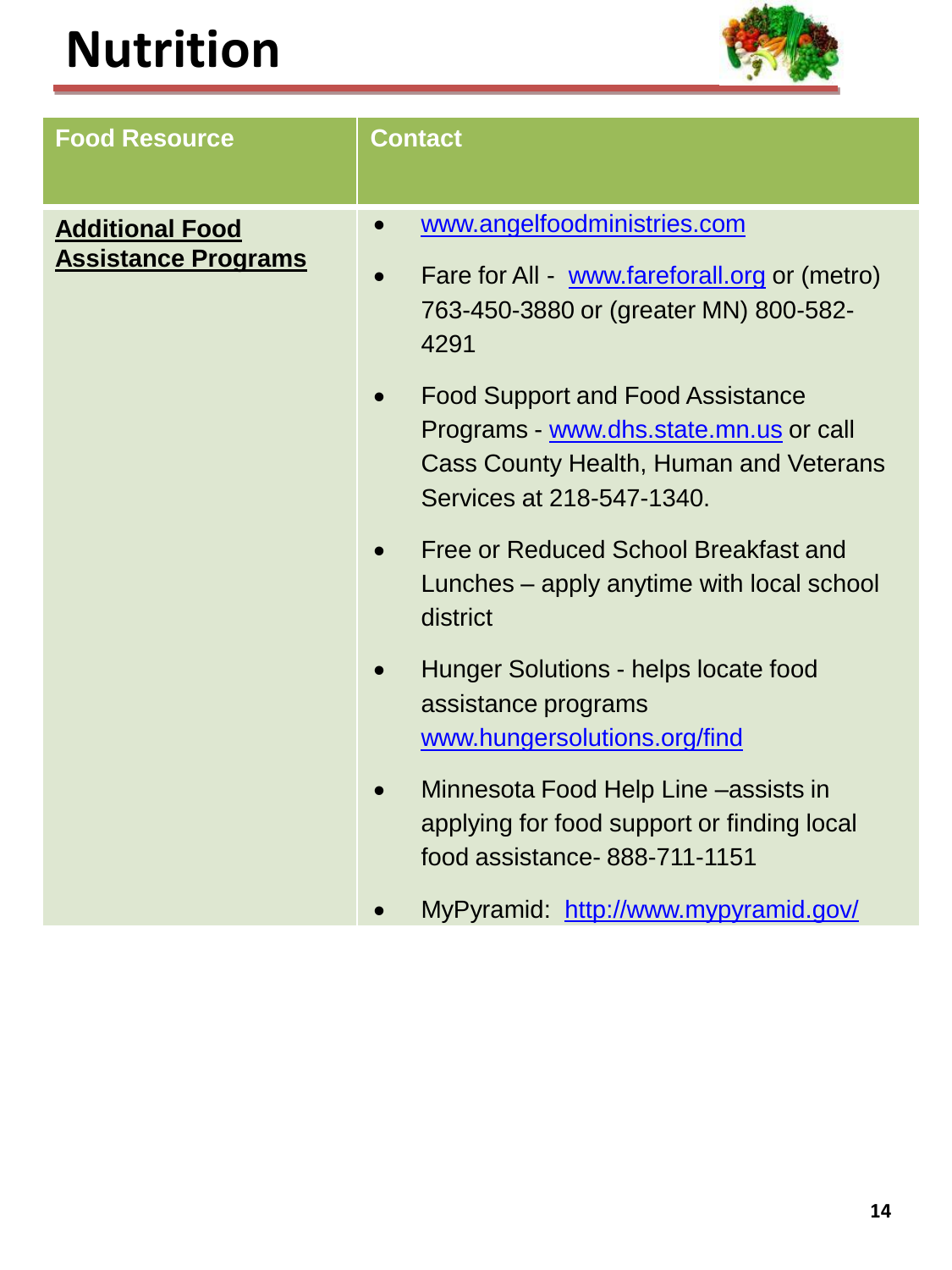

| <b>Food Resource</b>                                                                                    | <b>Contact</b>                                                                                                                                                                                                                                                                                                                                                              |
|---------------------------------------------------------------------------------------------------------|-----------------------------------------------------------------------------------------------------------------------------------------------------------------------------------------------------------------------------------------------------------------------------------------------------------------------------------------------------------------------------|
| <b>Additional Food</b><br><b>Assistance Programs</b>                                                    | University of MN Extension Nutrition<br>$\bullet$<br><b>Education Program-</b> discover how to make<br>healthy food choices while stretching food<br>dollars; www.extension.umn.edu/Nutrition/<br>or 612-625-8260<br><b>USDA Center for Nutrition Policy and</b><br>$\bullet$                                                                                               |
|                                                                                                         | Promotion (CNPP) - develops and promotes<br>dietary guidance that links scientific<br>research to nutrition needs of consumers.<br>http://www.cnpp.usda.gov/                                                                                                                                                                                                                |
| <b>Mothers and Children</b><br>(MAC)/Nutrition<br><b>Assistance Program for</b><br><b>Seniors (NAP)</b> | <b>Cass County Nutrition Education Program</b><br>$(218) 547 - 1340$<br><b>Leech Lake Reservation Food Distribution</b><br>Program<br>$(218)$ 335-2676<br><b>Longville Family Center</b><br>$(218)$ 363-3348<br><b>Pillager Family Center</b><br>(218) 746-4009<br><b>Pine River/Backus Family Center</b><br>$(218)$ 587-4292<br><b>Walker Bi-Cap</b><br>$(218) 547 - 3438$ |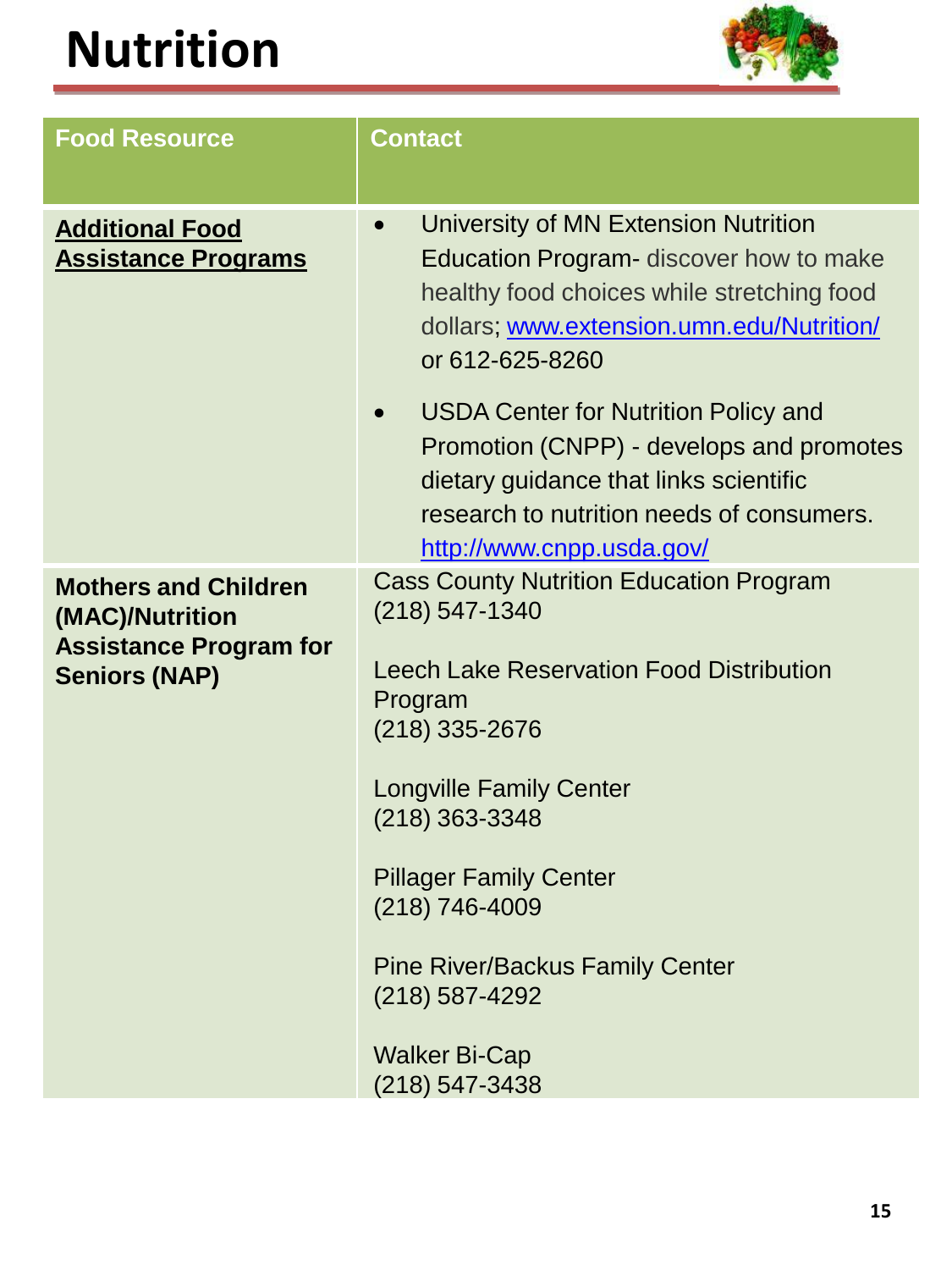

| Weight<br><b>Management/</b><br><b>Nutritional</b><br><b>Education</b> | <b>Contact</b>                                                                                                                                                                                                                                                                                                                                                                                                                                                                                 |
|------------------------------------------------------------------------|------------------------------------------------------------------------------------------------------------------------------------------------------------------------------------------------------------------------------------------------------------------------------------------------------------------------------------------------------------------------------------------------------------------------------------------------------------------------------------------------|
| <b>Nutritional</b><br><b>Education</b>                                 | <b>Cass County Nutrition Education</b><br>218-587-8287                                                                                                                                                                                                                                                                                                                                                                                                                                         |
| <b>Overeaters</b><br><u>Anonymous</u>                                  | <b>Brainerd</b><br><b>First Congregational Church</b><br>Tuesdays at 5:30pm<br><b>Cass Lake</b><br><b>Cass Lake Indian Health Service</b><br>Fridays at 7:00pm                                                                                                                                                                                                                                                                                                                                 |
| <b>TOPS</b>                                                            | <u> TOPS = Take Off Pounds Sensibly</u><br>Coordinator: Gwenn M Smith<br>Find a Meeting Near You:<br>www.tops.org/FindAMeeting.aspx<br>Deer River, MN<br>218-246-2180<br><b>Pine River</b><br>First Lutheran Church (TOPS MN 1551)<br>309 2nd St N Lower Level<br>Pine River, MN 56474<br>Tues: 8:00/9:00 AM (weigh in time/meeting time)<br>Walker<br>St. Agnes Church (TOPS MN 1797)<br>201 Division St S Lower Level<br>Walker, MN 56484<br>Tues: 5:30/6:00 PM (weigh in time/meeting time) |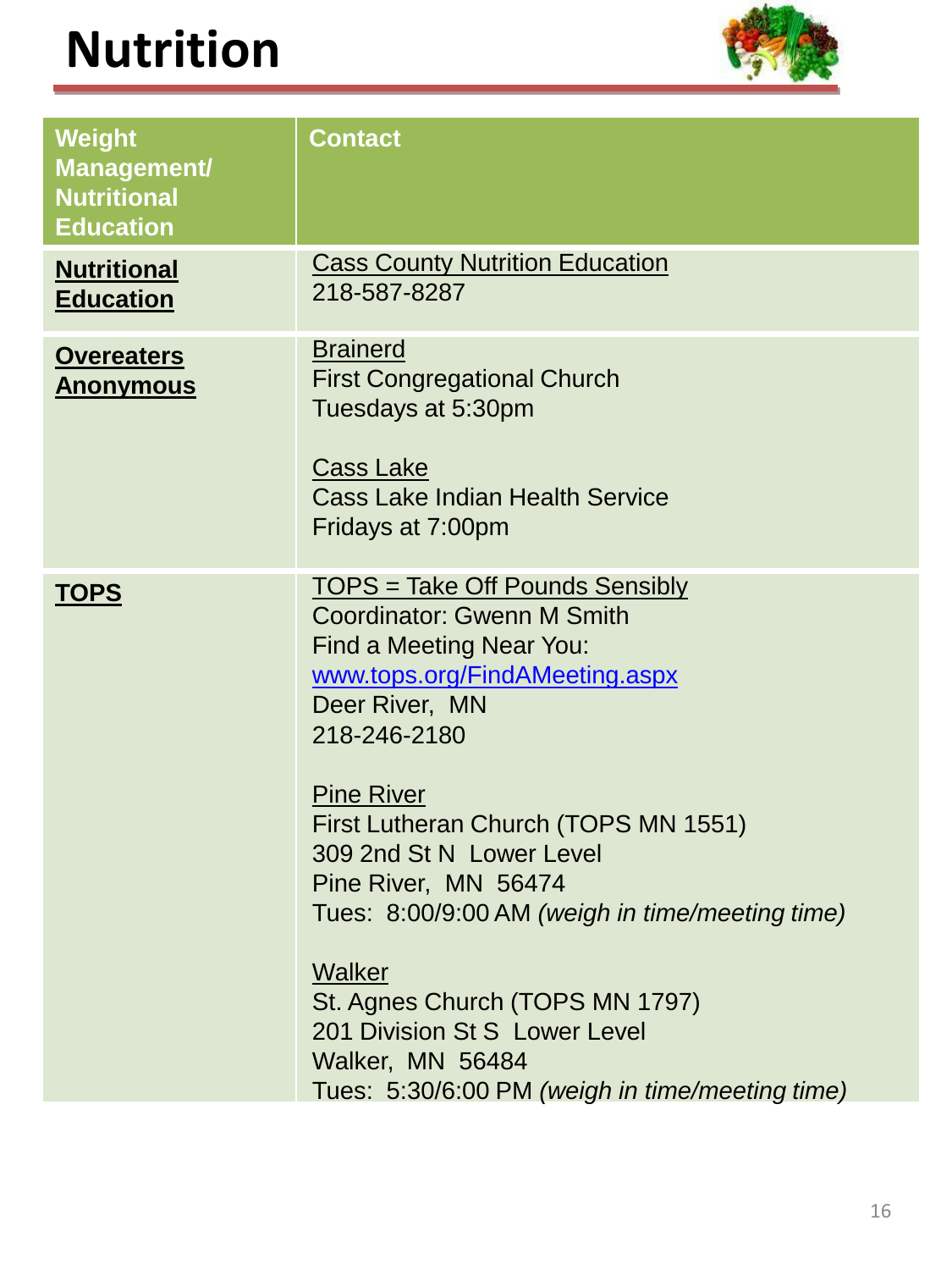

| <b>Resource</b>                  | <b>Contact</b>                                                                                                                                                                                                                                                                                                                                                                                                                    |
|----------------------------------|-----------------------------------------------------------------------------------------------------------------------------------------------------------------------------------------------------------------------------------------------------------------------------------------------------------------------------------------------------------------------------------------------------------------------------------|
| <b>Weight</b><br><b>Watchers</b> | <b>Weight Watchers: 800-651-6000</b><br>Support for losing and maintaining weight through tools for<br>healthy food choices<br>Fees for program enrollment apply.<br>Register at: www.weightwatchers.com<br><u>Bemidji</u><br><b>Bethel Lutheran Church</b><br>5176 Irvine Ave, NW<br>Bemidji, MN 56601<br>Meetings every Monday and Thursday at 5:00pm<br><b>Park Rapids</b><br>St. Josephs Area Healthcare<br>600 Pleasant Ave. |
|                                  | Park Rapids, MN 56470<br><b>Meetings every Saturday at 9:00am</b><br><b>Pequot Lakes</b><br><b>Pequot Lakes Baptist Church</b><br>30028 County Rd. 112<br>Pequot Lakes, MN 56472<br>Meetings every Monday at 6:30pm<br><b>Walker</b><br><b>Community Church of Walker</b><br>1100 Minnesota Ave. W<br>Walker, MN 56484<br>Meetings every Tuesday evening at 5:30pm                                                                |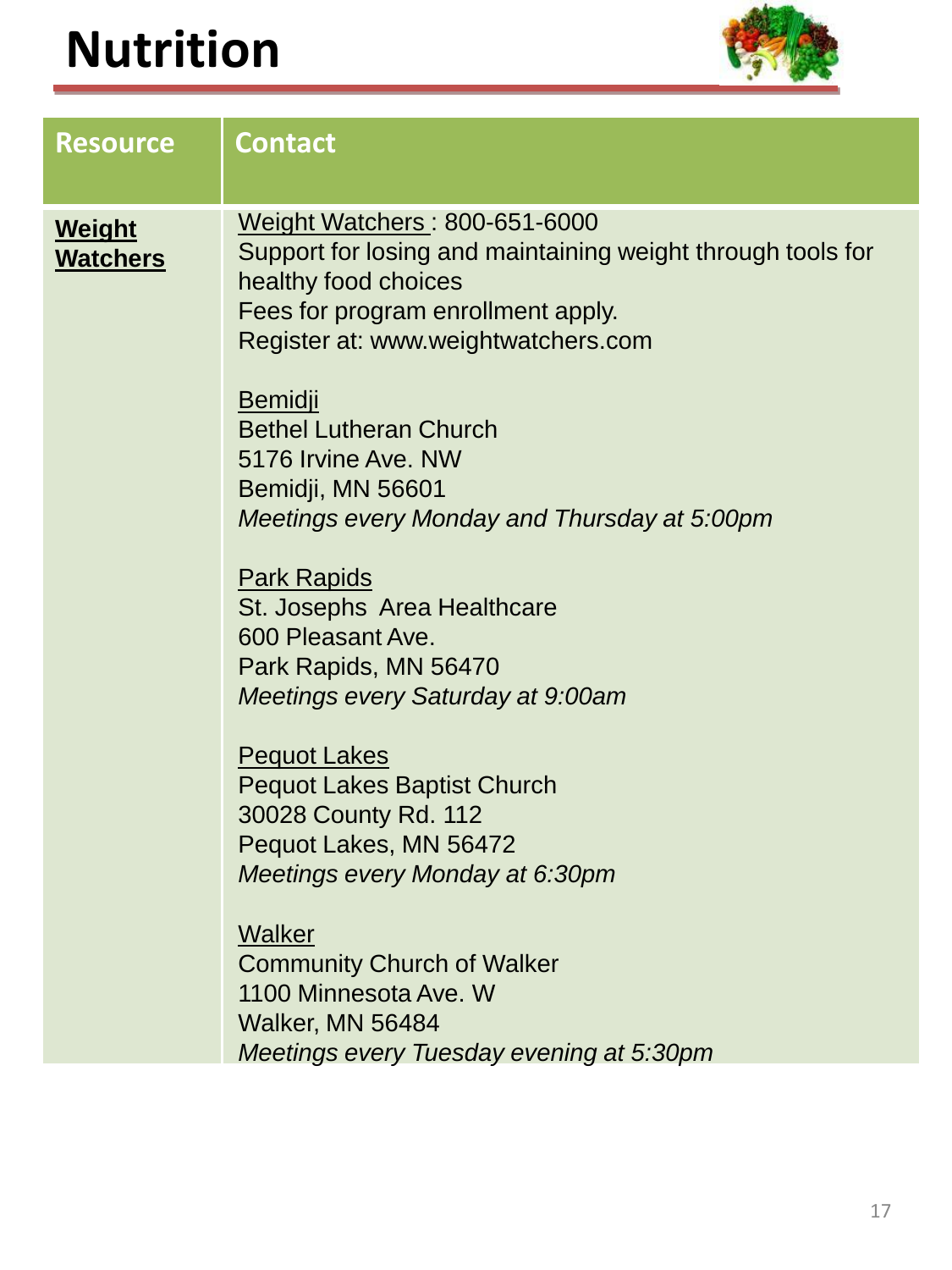

| <b>Resource</b>             | <b>Contact</b>                                                                                                                                                                                                                                                                                                                                                                                                                                                                                                                                    |
|-----------------------------|---------------------------------------------------------------------------------------------------------------------------------------------------------------------------------------------------------------------------------------------------------------------------------------------------------------------------------------------------------------------------------------------------------------------------------------------------------------------------------------------------------------------------------------------------|
| Weight<br><b>Management</b> | <b>Brainerd Medical Center-Brainerd</b><br><b>Registered Dietician</b><br>218-828-2880<br><b>Center for Weight Management- Park Rapids</b><br>Program Director: 218-732-3311 Ext. 757<br>Dietician: 218-732-3311 Ext. 757<br><u>Diabetes Resource Program</u><br>218-828-7412<br>Lakewood Health System (Pillager)<br>Diabetes Resource Center: 218-894-1515 or 1-800-525-8344<br>Dietician: 218-894-1515 or 1-800- 525-8344<br><b>North Country Regional Hospital- Bemidji</b><br><b>Registered Dietician, Diabetes Educator</b><br>218-333-5847 |
|                             |                                                                                                                                                                                                                                                                                                                                                                                                                                                                                                                                                   |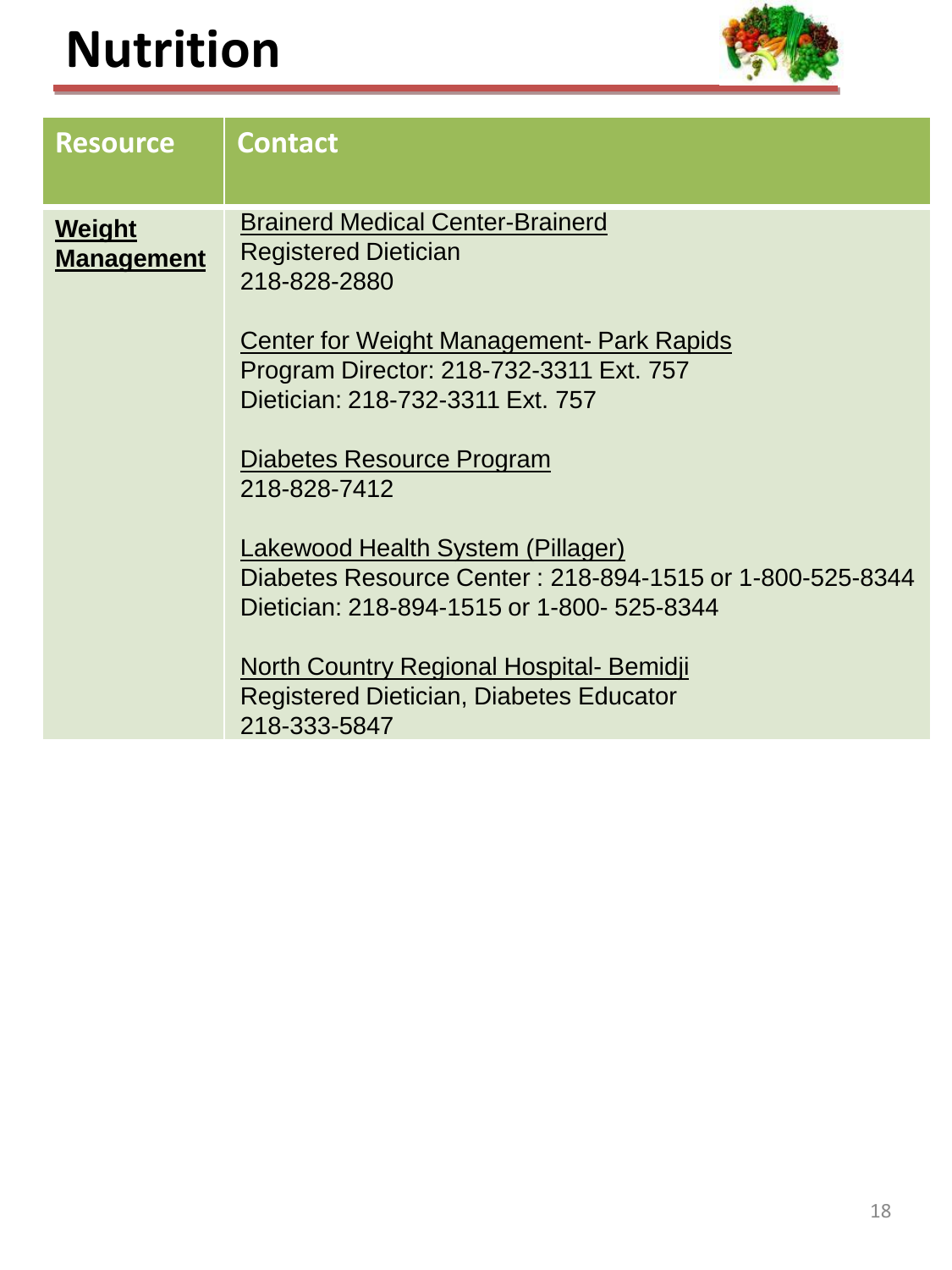#### **Tobacco Cessation**



| <b>Resource</b>                              | <b>Contact</b>                                                                                                                                                                                                                                                                                       |
|----------------------------------------------|------------------------------------------------------------------------------------------------------------------------------------------------------------------------------------------------------------------------------------------------------------------------------------------------------|
| <b>American Lung</b><br><b>Association</b>   | www.smokefree.gov<br>www.lungusa.org (800) LUNG USA                                                                                                                                                                                                                                                  |
| <b>Hypnosis</b>                              | <b>Pine River/Backus Community Education</b><br><b>Contact: Renata Remington</b><br>Email: rremington@prbschools.org<br>https://sites.google.com/a/prbschools.org/prb/co<br>mmunity-educ<br>$(218)$ 587-2080<br><b>Bodyworks- Walker, MN</b><br><b>Contact: Vickie Daniels</b><br>$(218) 547 - 3133$ |
| <b>Additional Online</b><br><b>Resources</b> | www.lungusa.org<br>www.smokefree.gov<br>www.quitnet.com<br>www.way2quit.com<br>www.quitplan.com                                                                                                                                                                                                      |
| <b>QUITPLAN HELPLINE</b>                     | 1-888-354-PLAN                                                                                                                                                                                                                                                                                       |
| *Medications                                 | *Please contact your local pharmacy to<br>learn about medications for tobacco<br>cessation.                                                                                                                                                                                                          |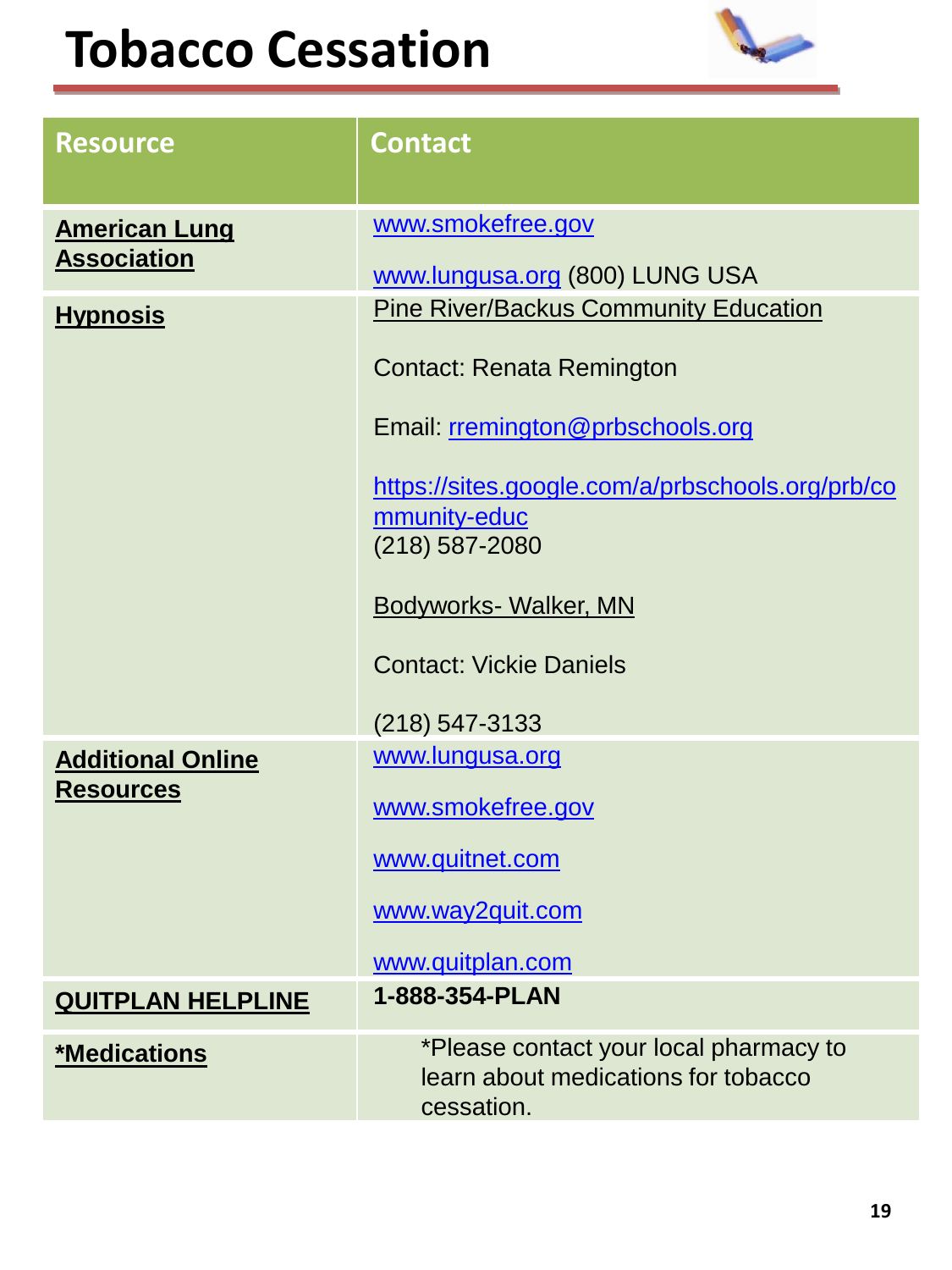# **Additional Resources**



| <b>Resource</b>                             | <b>Contact</b>                                                                                                                                                          |
|---------------------------------------------|-------------------------------------------------------------------------------------------------------------------------------------------------------------------------|
| <b>Cass County Resource</b><br><b>Guide</b> | www.co.cass.mn.us/pdfs/resource_directory.pdf<br>(218) 547-1340                                                                                                         |
| <u><b>United Way 2-1-1</b></u>              | Call 2-1-1 for community resources 24/7<br>(Multilingual lines available)                                                                                               |
| www.MinnesotaHelp.info                      | Can be accessed online at<br>http://minnesotahelp.info or by phone<br>1-800-333-2433<br>Save searches and create individualized<br>directories to be exported to excel. |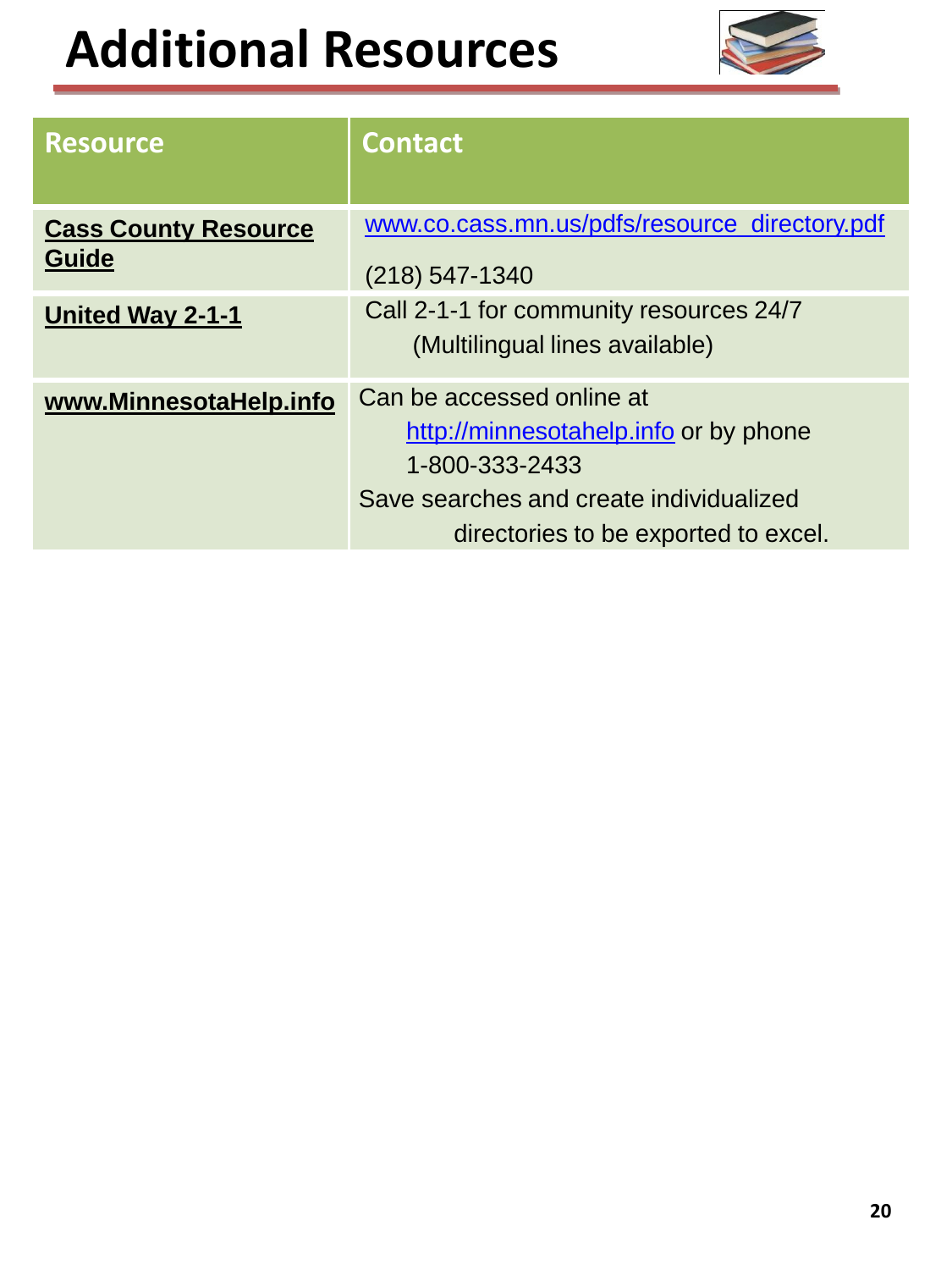| <b>Resource</b>                                                        | <b>Information</b>                                                                                                                                                                                                                                                                                                                                                                                                                   |
|------------------------------------------------------------------------|--------------------------------------------------------------------------------------------------------------------------------------------------------------------------------------------------------------------------------------------------------------------------------------------------------------------------------------------------------------------------------------------------------------------------------------|
| <b>American Lung</b><br><b>Association</b>                             | The American Lung Association is the leading<br>organization working to save lives by improving<br>lung health and preventing lung disease through<br>Education, Advocacy and Research. With the<br>generous support of the public, we are "Fighting"<br>for Air." When you join the American Lung<br>Association in the fight for healthy lungs<br>and healthy air, you help save lives today and<br>keep America healthy tomorrow. |
| <b>Angel Food Ministries</b>                                           | Angel Food Ministries is a non-profit, non-<br>denominational organization dedicated to<br>providing food relief and financial support to<br>communities throughout the United States.                                                                                                                                                                                                                                               |
| <b>BI-County Community</b><br><b>Action Programs, Inc.</b><br>(Bi-CAP) | Mission: To help low income people obtain self-<br>sufficiency.<br><b>Our Vision:</b><br>To eliminate poverty in Beltrami and Cass<br>Counties.                                                                                                                                                                                                                                                                                      |
| <b>Bone Builders</b>                                                   | Osteoporosis exercise program that Prevents /<br>Reverses Osteoporosis, Improves Balance,<br><b>Enhances Energy and Well-being, Increases</b><br>Socialization and Provides Information                                                                                                                                                                                                                                              |
| <b>Cass County Nutrition</b><br><b>Education</b>                       | Classes are offered in many community settings,<br>including food shelves, WIC clinics, senior citizen<br>centers, day-care centers, shelters, migrant<br>centers, summer camps, low-income housing,<br>grocery stores and even in homes.                                                                                                                                                                                            |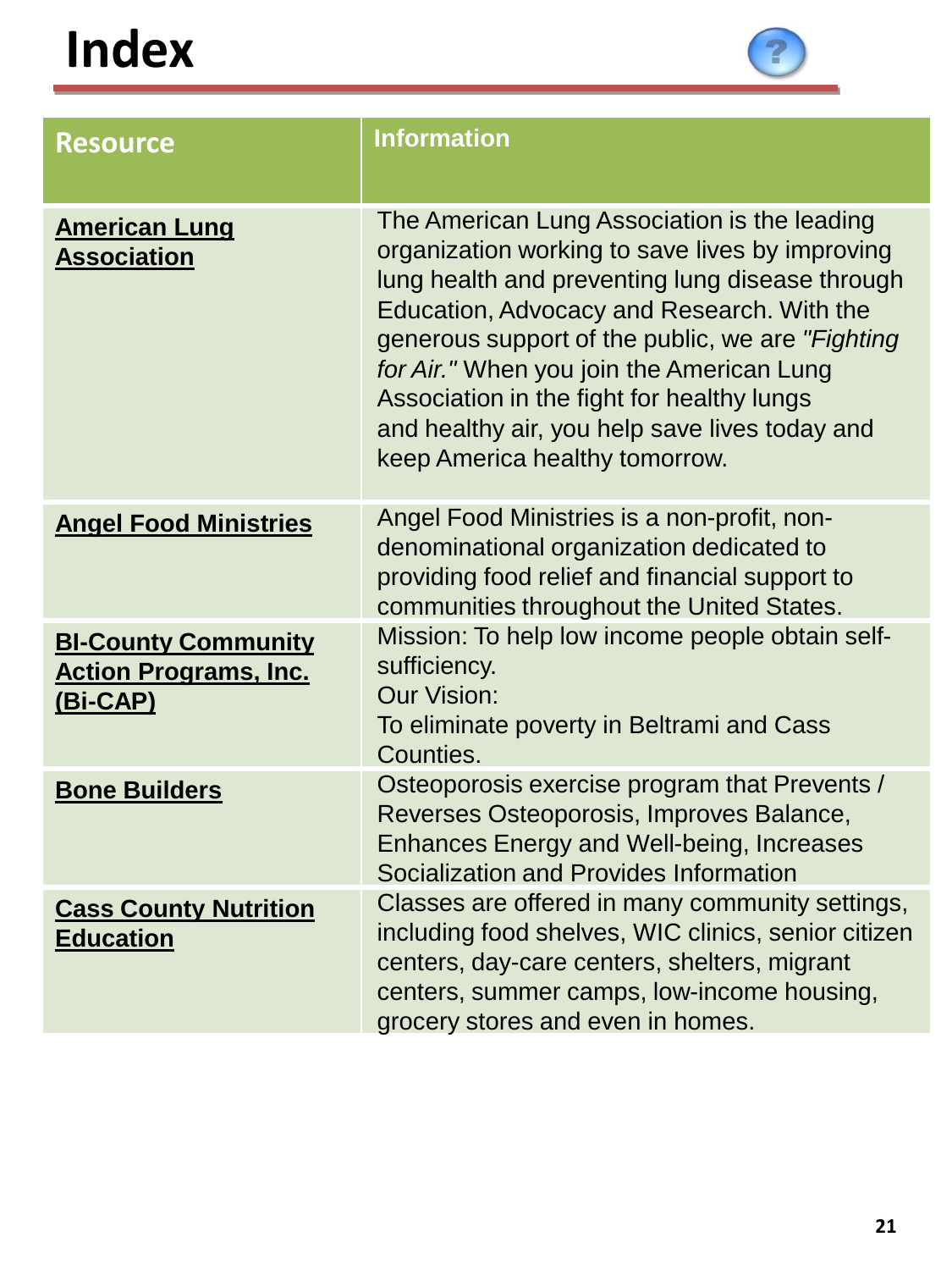

| <b>Resource</b>                               | <b>Information</b>                                                                                                                                                                                                                                                                                                                                                                                                                                                                                                                                                                                                  |
|-----------------------------------------------|---------------------------------------------------------------------------------------------------------------------------------------------------------------------------------------------------------------------------------------------------------------------------------------------------------------------------------------------------------------------------------------------------------------------------------------------------------------------------------------------------------------------------------------------------------------------------------------------------------------------|
| <b>Center for Weight</b><br><b>Management</b> | A service of St. Joseph's Area Health Services<br>and Essentia Health<br>Obesity can lead to extremely serious health<br>problems, yet many people cannot achieve<br>significant weight loss through diet and exercise<br>alone. However, through weight-loss surgery,<br>combined with a change in dietary habits, most<br>people can improve their health dramatically. The<br>Center for Weight Management at St. Joseph's<br>Area Health Services offers these options to help<br>you reach your goal.<br><b>•Gastric Bypass Surgery</b><br>•Adjustable Banding<br>•Sleeve Gastrectomy<br>•Non-Surgical Program |
| <b>Community Education</b>                    | Community education facilitates the learning and<br>participation of adults and children so they can<br>improve their lives and their community.<br><b>Community Education brings community</b><br>members together to identify and link community<br>needs and resources in a manner that helps<br>people to help themselves and to raise the<br>quality of life in their communities.                                                                                                                                                                                                                             |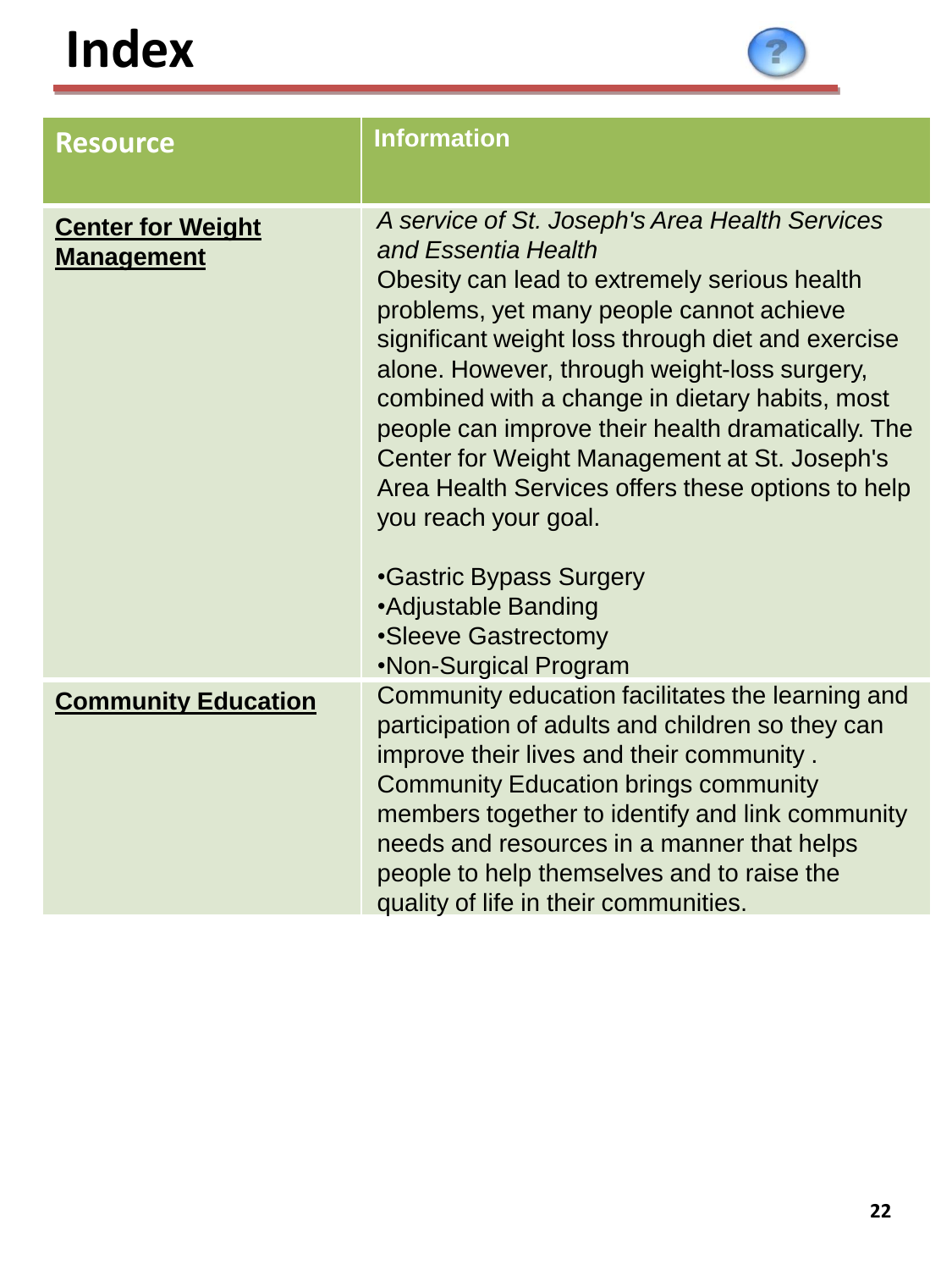

| <b>Resource</b>                                      | <b>Information</b>                                                                                                                                                                                                                                                                                                                                                                                                                                                                                                                     |
|------------------------------------------------------|----------------------------------------------------------------------------------------------------------------------------------------------------------------------------------------------------------------------------------------------------------------------------------------------------------------------------------------------------------------------------------------------------------------------------------------------------------------------------------------------------------------------------------------|
| <b>Fare for All</b>                                  | Fare For All is a program of the<br><b>Emergency Foodshelf Network,</b><br>a non-profit organization.<br>Farmers' markets are markets, usually held out-of-<br>doors, in public spaces, where farmers can sell<br>local produce and goods to the public.<br>A Food Shelf is a nonprofit food bank that collects,<br>warehouses and distributes quality food and<br>essential support services to its community<br>members in need.                                                                                                     |
| <b>Farmers Market</b>                                |                                                                                                                                                                                                                                                                                                                                                                                                                                                                                                                                        |
| <b>Food Shelves</b>                                  |                                                                                                                                                                                                                                                                                                                                                                                                                                                                                                                                        |
| <b>Gyms/Workout Facilities</b>                       | A health club (also known as a fitness club, fitness<br>center, and commonly referred to as a gym) is a<br>place which houses exercise equipment for the<br>purpose of physical exercise. Most gyms require a<br>membership fee.                                                                                                                                                                                                                                                                                                       |
| <b>Headwaters Food</b><br><b>Sovereignty Council</b> | The Headwaters Food Sovereignty Council will<br>provide a foundation for food sovereignty and<br>security by developing leadership in the 10<br>county/three Reservation food shed, to build<br>partnerships and connections between local<br>growers, businesses, and consumers with an<br>emphasis on sustainable food production,<br>improving local economies, increasing access to<br>underserved and at-risk communities, and creating<br>a healthy and just food system for everyone within<br>the Headwaters Food Shed Region. |
| <b>Hunger Solutions</b>                              | Hunger Solutions Minnesota is a comprehensive<br>hunger relief organization that works to end hunger<br>in Minnesota. We take action to assure food<br>security for all Minnesotans by supporting agencies<br>that provide food to those in need, advancing<br>sound public policy, and guiding grassroots<br>advocacy.                                                                                                                                                                                                                |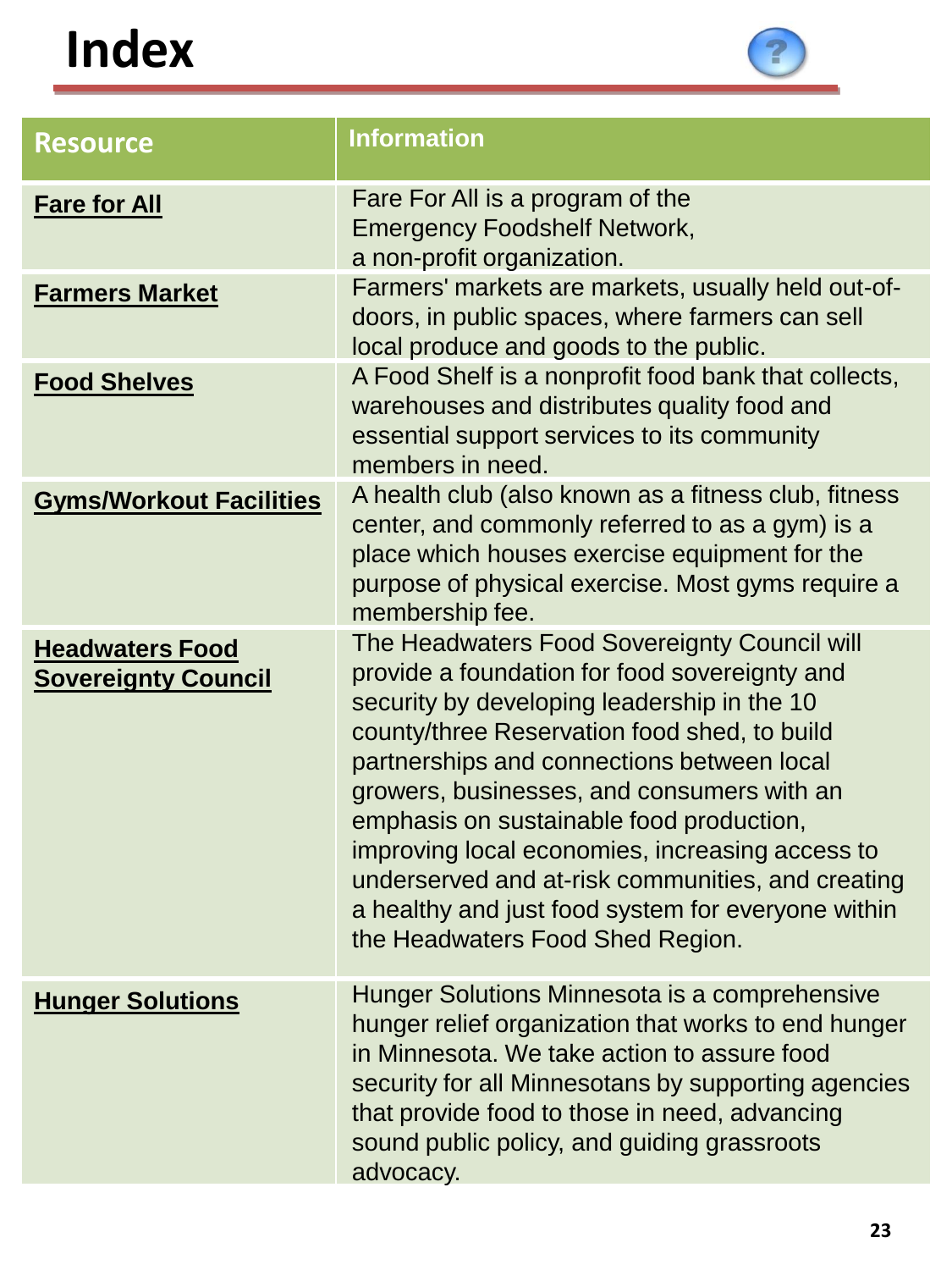

| <b>Resource</b>        | <b>Information</b>                                                                                                                                                                                                                                                                                                                  |
|------------------------|-------------------------------------------------------------------------------------------------------------------------------------------------------------------------------------------------------------------------------------------------------------------------------------------------------------------------------------|
| <b>MAC/NAPS</b>        | <b>Mothers and Children (MAC)/Nutrition</b><br><b>Assistance Program for Seniors (NAP)</b><br>•Children ages 5 to 6 years old<br>•Postpartum mothers not served by WIC whose<br>baby is 6 to 12 months old.<br>•Men and women over age 60                                                                                           |
| <b>Meals on Wheels</b> | Provides home-delivered <i>meals</i> services to<br>people in need.                                                                                                                                                                                                                                                                 |
| <b>Minnesota Grown</b> | The Minnesota Grown Program is a statewide<br>partnership between the Minnesota Department<br>of Agriculture and Minnesota producers of<br>specialty crops and livestock. It was created<br>over 20 years ago by specialty crop growers to<br>differentiate their produce from competitors<br>produce from thousands of miles away. |
| <b>Minnesota Help</b>  | Directory of services especially rich in<br>resources for seniors, people with<br>disabilities, Veterans, parents and families,<br>and low income people<br>Includes information on programs for food<br>assistance and meals, alcohol dependency,<br>tobacco cessation, physical activity and<br>weight related support groups.    |
| <b>My Pyramid</b>      | Offers personalized eating plans and interactive<br>tools to help plan/assess food choices based on<br>the Dietary Guidelines for Americans.                                                                                                                                                                                        |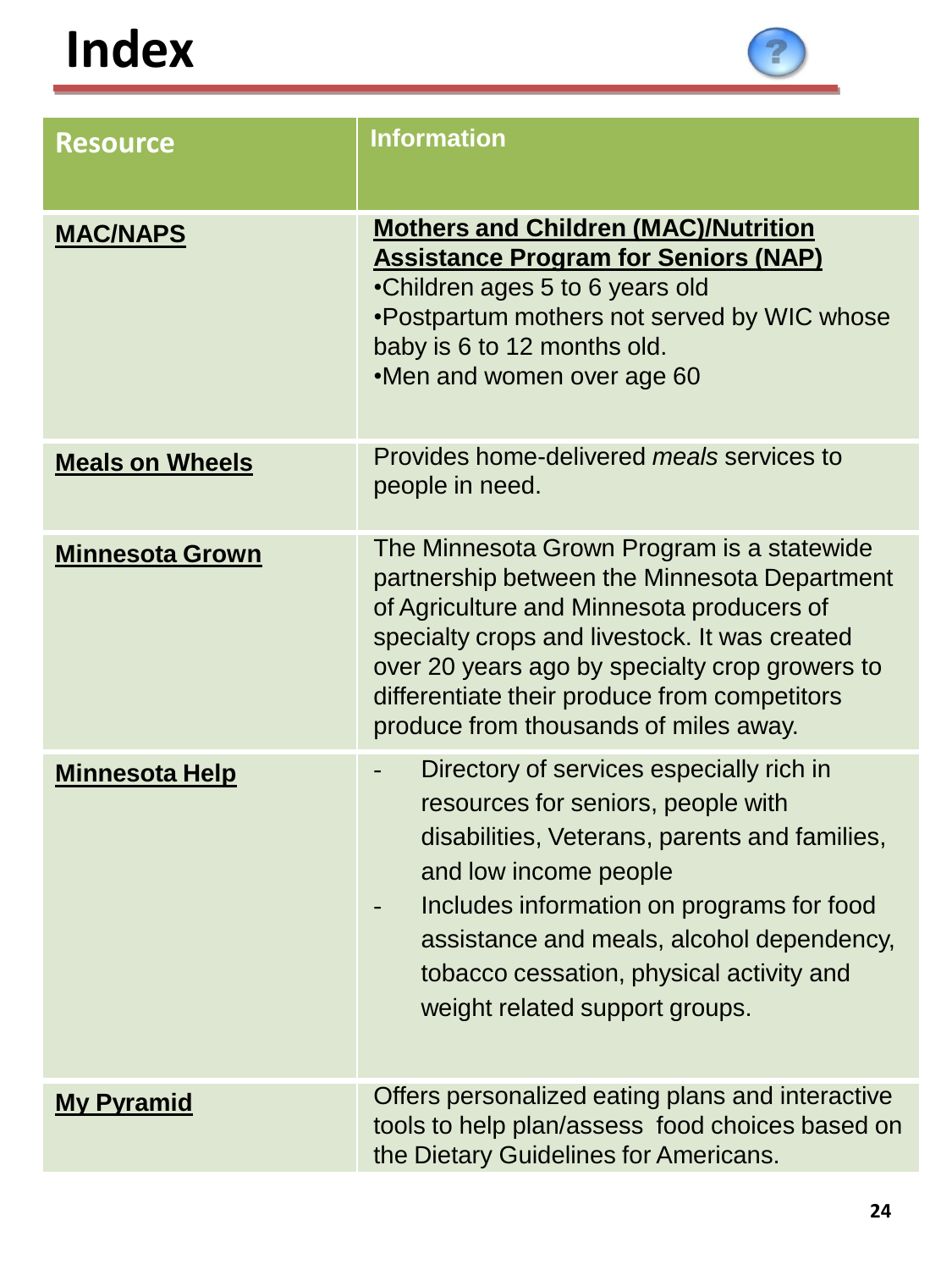

| <b>Resource</b>                            | <b>Information</b>                                                                                                                                                                                                                                                                                                                                                                                                                                                |
|--------------------------------------------|-------------------------------------------------------------------------------------------------------------------------------------------------------------------------------------------------------------------------------------------------------------------------------------------------------------------------------------------------------------------------------------------------------------------------------------------------------------------|
| <b>Outdoor Recreation</b>                  | Outdoor recreation refers to recreational<br>activities, or the act of engaging in recreational<br>activities, that are typically associated with<br>outdoor, natural or semi-natural settings or that<br>depend specifically on outdoor, natural or semi-<br>natural settings                                                                                                                                                                                    |
| <b>Overeaters Anonymous</b><br><u>(OA)</u> | Overeaters Anonymous (OA) offers a program of<br>recovery from compulsive eating using the<br><b>Twelve Steps and Twelve Traditions of OA.</b><br>Worldwide meetings and other tools provide a<br>fellowship of experience, strength and hope<br>where members respect one another's<br>anonymity. OA charges no dues or fees; it is<br>self-supporting through member contributions.                                                                             |
| <b>Quitplan Helpline</b>                   | Professional phone counseling for all<br>Minnesotans (may include Nicotine<br>Replacement Therapy). Callers are transferred<br>to counseling service covered by their health<br>plan, or to Clearway vendor if uninsured. The<br>helpline is available to Spanish speakers and<br>the hearing-impaired. Interpreter services are<br>available for other languages.                                                                                                |
| <b>TOPS</b>                                | TOPS Club, Inc. (Take Off Pounds Sensibly)<br>is the original, nonprofit, weight-loss support and<br>wellness education organization. We were<br>established in 1948 to champion weight-loss<br>support and success. TOPS promotes<br>successful, affordable weight management with<br>a philosophy that combines:<br>•healthy eating<br>•regular exercise<br>•wellness information<br>•awards and recognition<br>•support from others at weekly chapter meetings |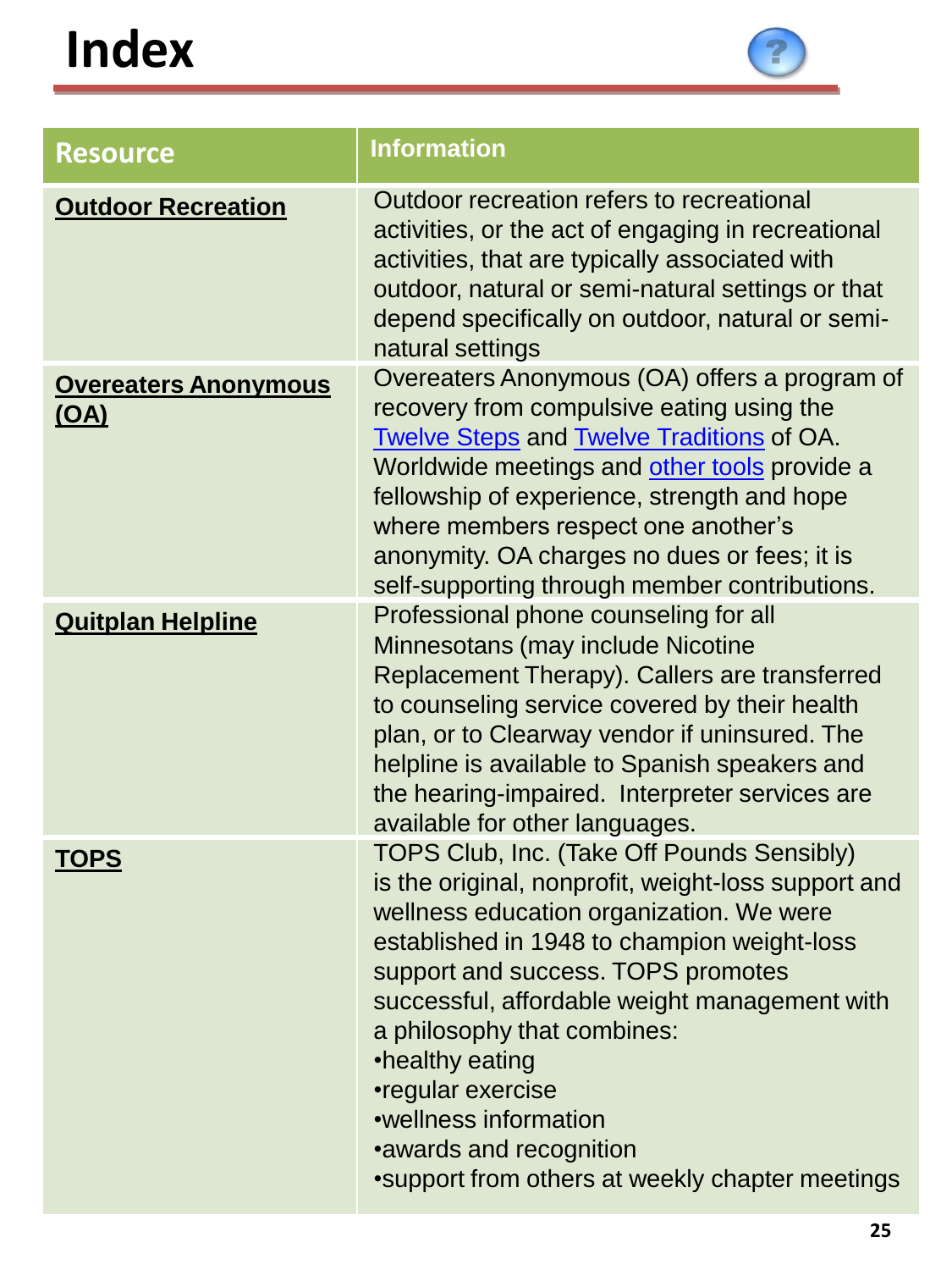

| <b>Resource</b>                                                                  | <b>Information</b>                                                                                                                                                                                                                                                                                                                                                           |
|----------------------------------------------------------------------------------|------------------------------------------------------------------------------------------------------------------------------------------------------------------------------------------------------------------------------------------------------------------------------------------------------------------------------------------------------------------------------|
| <b>USDA Center for</b><br><b>Nutrition Policy and</b><br><b>Promotion (CNPP)</b> | The USDA Center for Nutrition Policy and<br>Promotion (CNPP) works to improve the health<br>and well-being of Americans by developing and<br>promoting dietary guidance that links scientific<br>research to the nutrition needs of consumers.                                                                                                                               |
| <b>United Way 2-1-1</b>                                                          | Includes information on food shelves, food<br>service, food distribution programs, inpatient and<br>outpatient services for tobacco and alcohol<br>cessation, fitness and community centers.                                                                                                                                                                                 |
| <b>Weight Watchers</b>                                                           | Weight Watchers is an international company<br>that offers various dieting products and services<br>to assist weight loss and maintenance. Members<br>pay monthly or weekly fees to attend meetings<br>and/or have online access to<br>www.weightwatchers.com                                                                                                                |
| <b>WIC</b>                                                                       | The Special Supplemental Nutrition Program for<br>Women, Infants and Children (known as WIC) is<br>a Federal assistance program of the Food and<br>Nutrition Service (FNS) of the United States<br>Department of Agriculture (USDA) for healthcare<br>and nutrition of low-income pregnant women,<br>breastfeeding women, and infants and children<br>under the age of five. |